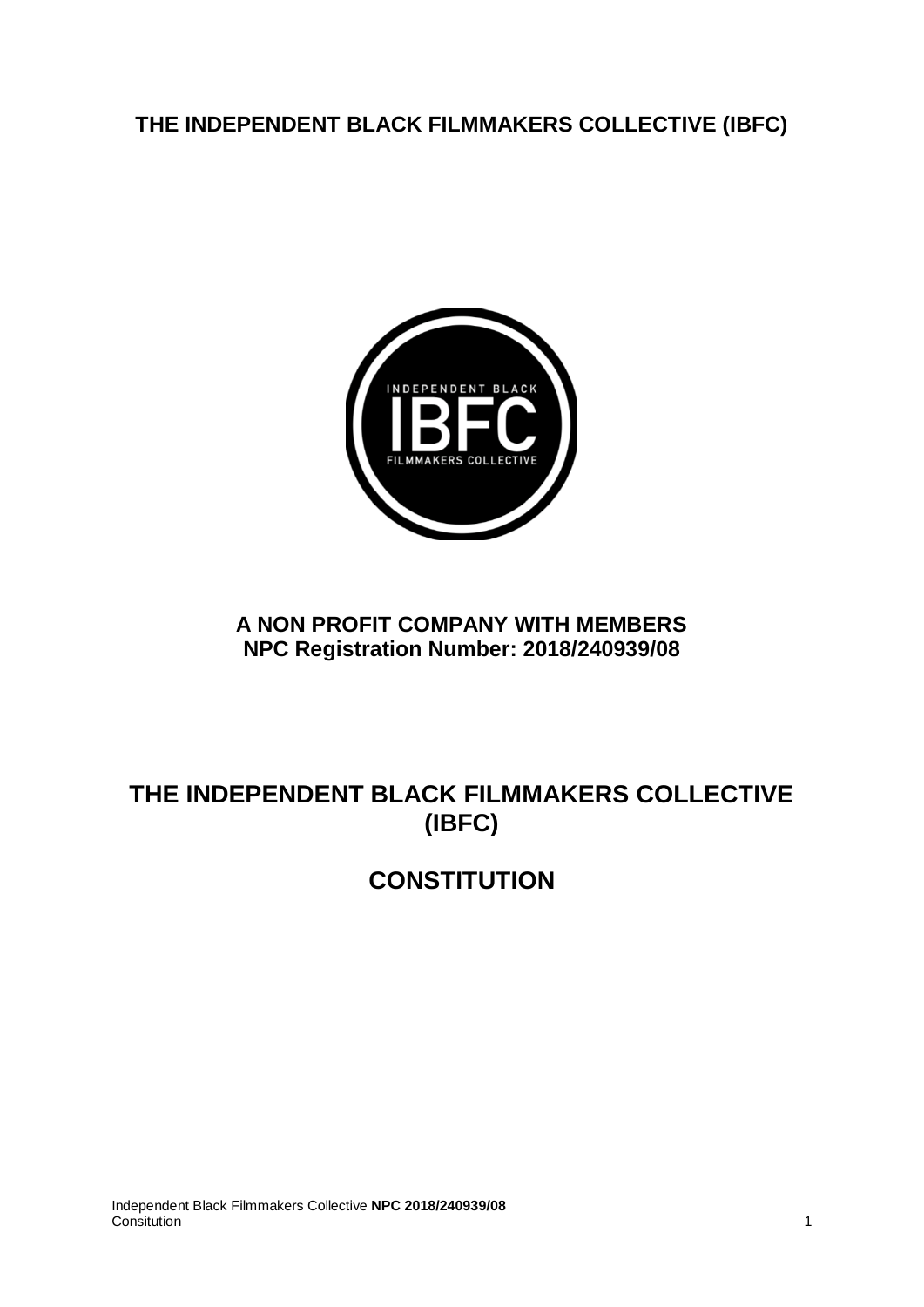#### 1. **DEFINITIONS**

The following words and phrases shall mean the following in this Constitution unless the context clearly indicate otherwise:

- 1.1 **"Associate Member"** means any interested public benefit, non government or education organisation, that has been admitted into Membership at a duly constituted meeting of the Management Board.
- 1.2 "**Black people**" means Africans, Coloureds and Indians who are citizens of the Republic of South Africa by birth or descent or become citizens of the Republic of South Africa by naturalisation prior to 27 April 1994 or on or after 27 April 1994 and would have been entitled to acquire citizenship by naturalisation prior to that date.
- 1.3 **"Business day"** means any other day other than a Saturday, Sunday or national public holiday in South Africa.
- 1.4 **"Chairperson"** means the chairperson of the Board of Directors;
- 1.5 **"Code of Conduct"** means the Code of the Company approved by the Members from time to time.
- 1.6 **"Commission"** means the Companies and Intellectual Property Commission;
- 1.7 **"Company"** means the Independent Black Filmmakers Collective or any other juristic person established in terms of the provisions of the Companies Act, 2008 depending on the context of its use in this Constitution.
- 1.8 **"Corporate Member"** means a registered company, close corporation, partnership, sole proprietorship and/or other enterprise (whether public or private), established for the primary reason of conducting business that has met the requirements for IBFC Membership.
- 1.9 **"Constitution"** means the Constitution of the Company approved by the Members from time to time;
- 1.10 "**Director**" means a Director of a Company; and an alternative director appointed in respect of such a director and **"Directors"** means the elected Members who constitute the governing structure of the organisation.
- 1.11 **"Effective date"** means the date on which the Company's MoI is filed with the Commission.
- 1.12 **"File"** means to deliver a document to the Commission in the manner and form prescribed by the Commission.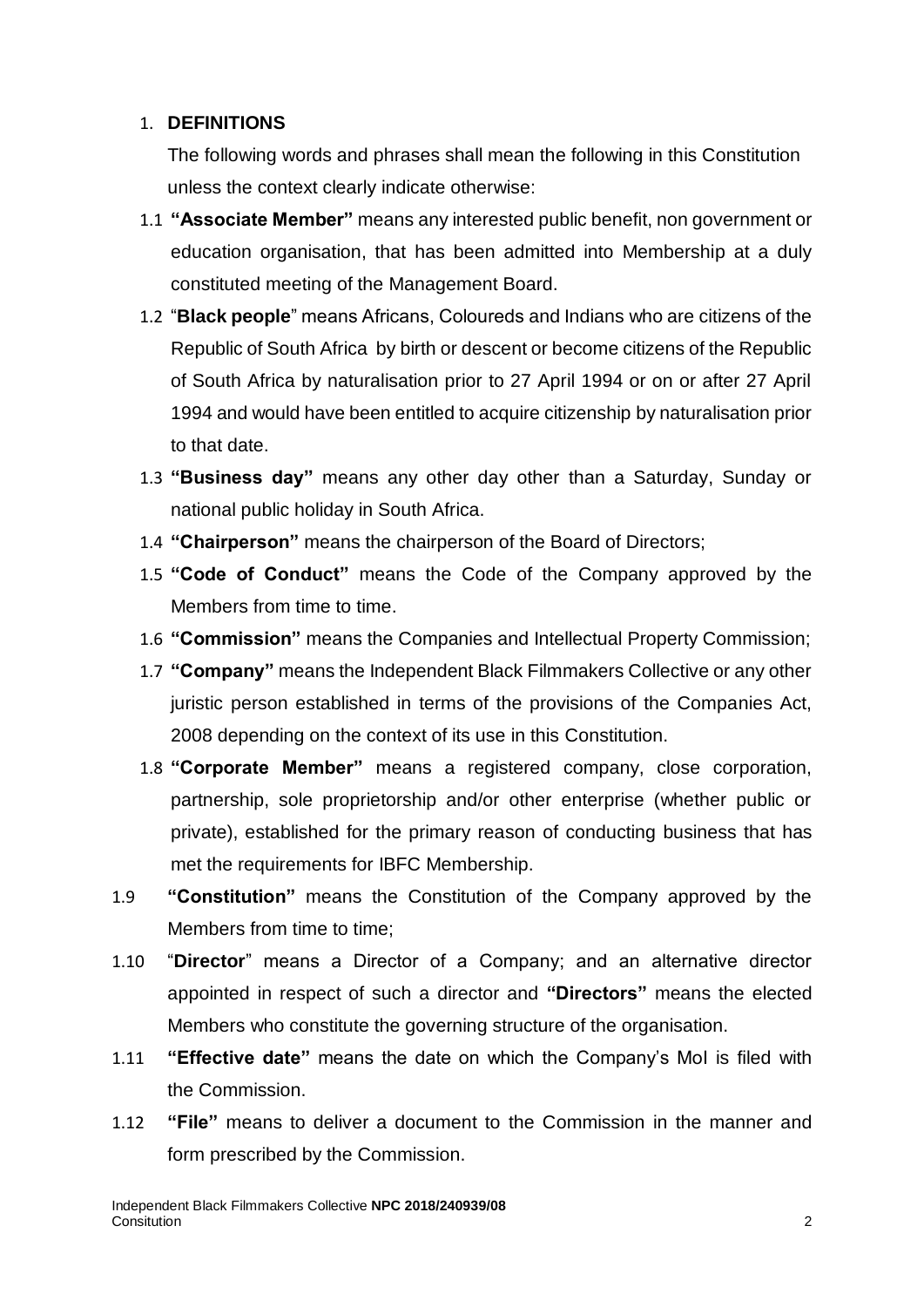- 1.13 **"Film industry"** means the South African film and television industry, its film value chain from development, pre-production, production and distribution and all actors within this value chain.
- 1.14 **"Full Member"** means any Member in good standing conferred with voting rights, whose Membership fees are paid up whether it be an individual or corporate Member engaged in the South African Film and Audiovisual industry across the creation, pre- production, production, distribution and sales of all forms. Associate, Honorary /Special Members are not full Members.
- 1.15 "**Honorary/Special Member"** means any individual who, by reason of rendering outstanding service to the Company, is admitted as an Honorary Member, by the Management Board at their discretion at a duly constituted meeting of the Management Board; any company, person or firm, which, in the opinion of the Board is sufficiently representative of a particular industry or interest and may be invited by the Board to become an Honorary/Special Member of the Company.
- 1.16 **"Individual Member"** means those Members who are Professionals in any specialised fields in filmed content production and consumption who has been admitted into Membership at a duly constituted meeting of the Board.
- 1.17 "**Member"** means **voting Corporate and Individual Members,** each of whom has an equal vote in any matter to be decided by the Members of the Company, and **Non-voting Associate Members and Honorary / Special Members who** shall have no vote in any matter to be decided by the Members of the Company other than as expressly provided for in this document. The definition also includes a Member of any Committees of the company established from time to time to be construed according to the context of its use.
- 1.18 **"Membership Register"** means the register of Member established or maintained by the Company in terms of the Companies Act, 2008.
- 1.19 **"MoI"** means the Memorandum of Incorporation of the Company, which shall become binding on the Company with effect from the date upon which it is filed with the Commission.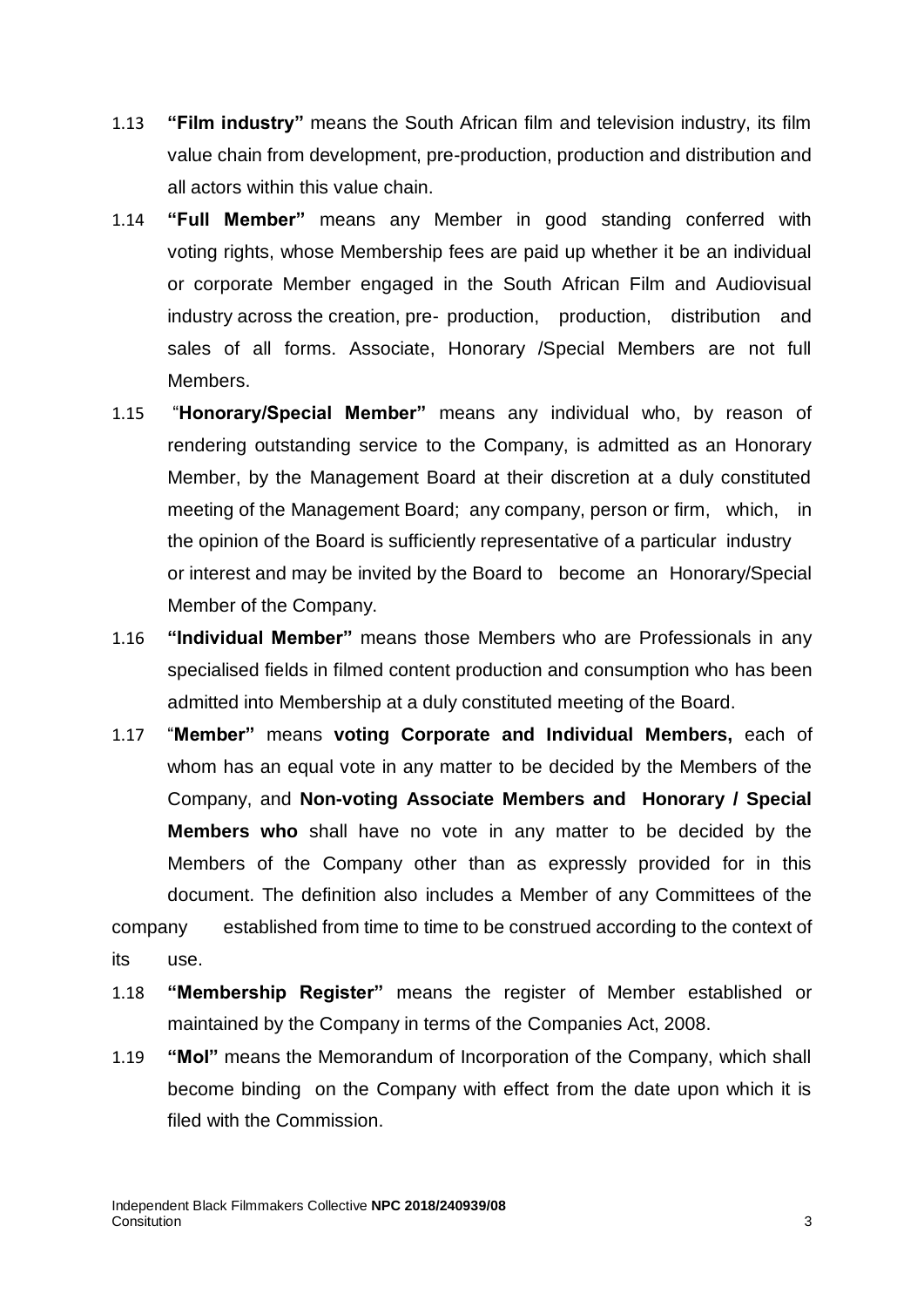- 1.20 **"Ordinary resolution"** means a resolution adopted with the support of more than 50% of the voting rights exercised on the resolution.
- 1.21 **"Record date"** means the date upon which a Company determines the identity of its Members.
- 1.22 "**Related person"** in relation to two persons means persons who are married, live together in a relationship similar to a marriage or persons separated by no more than two degrees of natural or adopted affinity as defined in section 2(1) of the Companies Act, 2008.
- 1.23 **"Office"** means the registered office of the Company from time to time.
- 1.24 **"Special resolution"** means a resolution adopted with the support of more than 75% of the voting rights exercised on the resolution.
- 1.25 **"Voting rights"** means the rights of a Member to vote in connection to a matter.

# 2. **NAME OF ENTITY**

The name of the organization is the **Independent Black Filmmakers Collective;** the shortened name of the Company is the IBFC used interchangeably with the Company.

# **3. TYPE AND STATUS OF ENTITY**

- 3.1 The Company is a juristic person incorporated under the Companies, incorporated as a not-for-profit with Members in terms of the Companies Act, 2008.
- 3.2 The Company shall exist in its own rights separate from its Board of Directors and Members and shall continue to exist notwithstanding any changes made to its Board of Directors, Members and employees from time to time.
- 3.3 The Company's MoI and any rules of the Company including the Code of Conduct, operational policies are binding between the Company and each Member, amongst Members of the Company, the Company and all directors and office-bearers or any Member of a Board Committee. All Parties must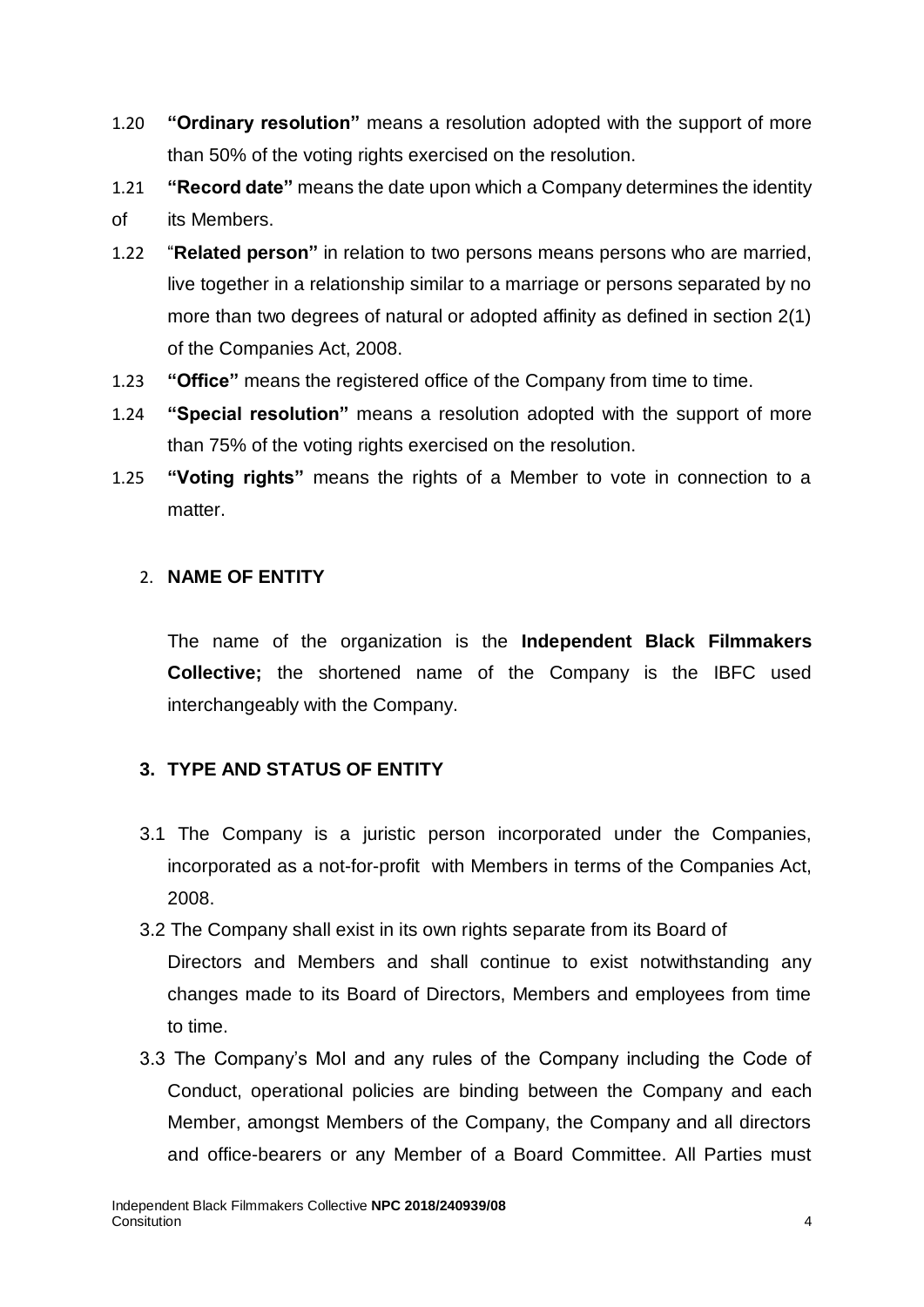familiarise themselves with the Constitution, MoI, Code of Conduct and any Company rules that may apply from time to time.

- 3.4 The Company shall be able to acquire, hold and alienate property, enter into agreements and perform any other duties necessary to fulfill its aims and objectives within the ambit of the law.
- 3.5 The Company may acquire and hold securities issued by a profit company, directly or indirectly, alone or with any other person, carry on any business, trade or undertaking consistent with or ancillary to its stated objectives.
- 3.6 The Company shall be able to hold assets whether tangible or intangible separate from its Members which are for the exclusive and sole use of the Company whether by way of a loan, donation of any preferred arrangements.
- 3.7 The Company shall be able to sue or be sued in its own name and the Board may authorise any person(s) to act on behalf of the Company and to sign documents and all necessary steps required in all suits, legal proceedings or any arbitration.
- 3.8 The Company will keep a record of everything it owns including all its assets, liabilities, securities and incomes.
- 3.9 Notwithstanding the provisions of Clause 3.1 3.8 above:
- 3.9.1 The Company is not formed and does not exist for the purpose of carrying on any business whose objective is the acquisition of gain by the Company or its individual Members. Trade in profit making activities is solely for the purpose of and pursuance of achieving its aims and objectives in Clause 4 of this Constitution.
- 3.9.2 Members and office-bearers have no rights in the property or other assets of the Company solely by virtue of their Membership or holding positions as office bearers.
- 3.9.3 The income and property of the Company derived shall be solely used towards the payment of expenses, acquisition of property and the promotion of its objects and processes.
- 3.9.4 The Company may not give any of its money or property to its Members or Board of Directors except for reasonable remuneration for office-bearers or a Member who has provided a service to the Company.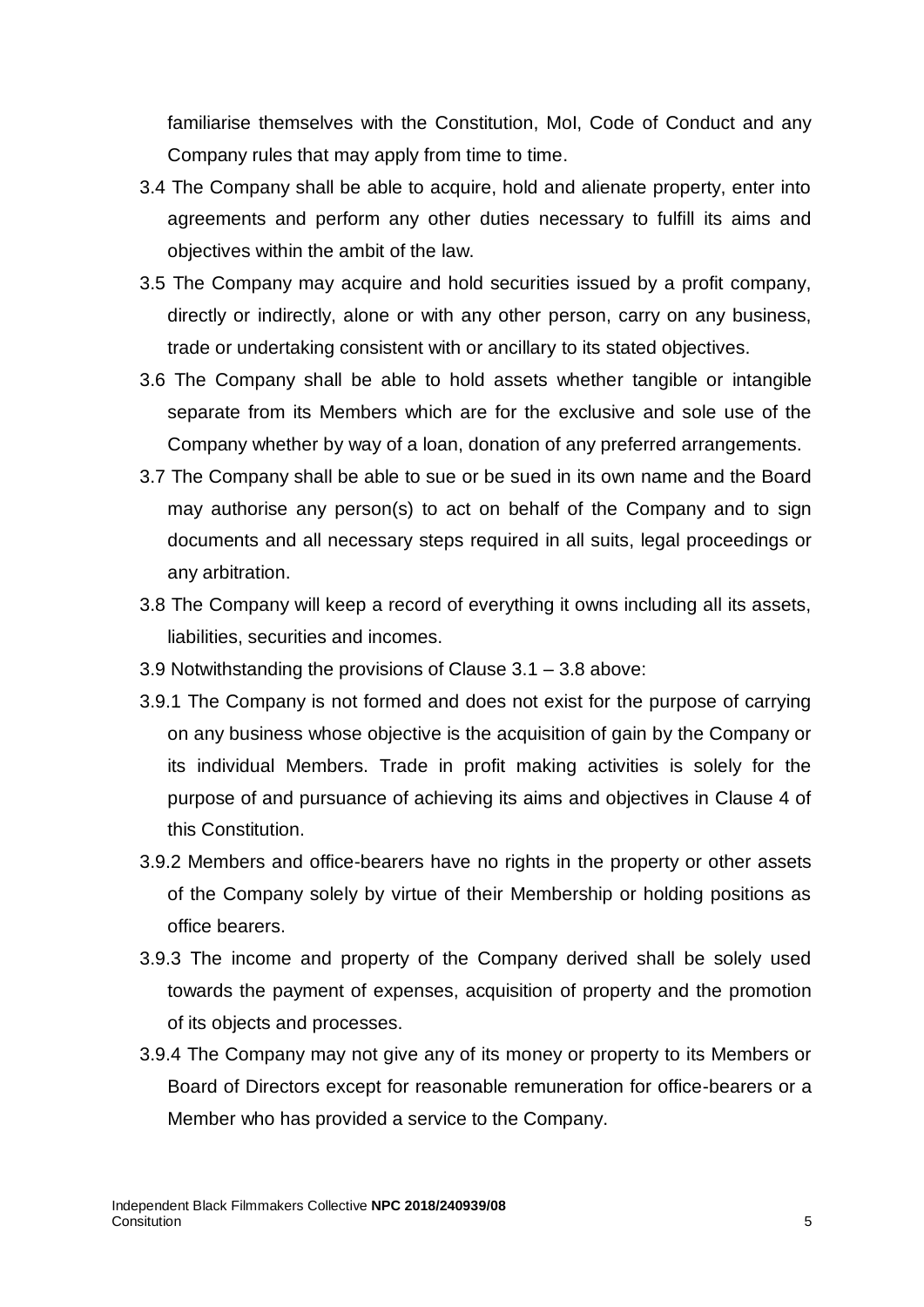3.9.5 The Company shall not provide a loan, secure a debt or an obligation, or provide any direct or indirect financial assistance to a director or interrelated company or a person related to a director of the company.

## **4. COMPANY OBJECTIVES**

- 4.1 The Company exists to promote the interests of the Black Particiption in the Film and Audio-visual industry in South Africa.
- 4.2 The objective of the Company is to promote and lobby to protect the interests of the Company and its Members, affiliated associations, government stakeholders at national, provincial and local level and the South African public.
- 4.3 The Company aims to uplift the industry through skills enhancement and development where required to ensure free and fair competition in the South African Film and Audiovisual industry value chain and to effect meaningful transformation through the value chain.
- 4.4 The Company is committed to assist and mentor start-up companies and new entrants in the industry to ensure that knowledge is imparted to these new companies to enable them to succeed in what is a highly competitive and regulated environment.
- 4.5 The company is committed to effective execution of duties to it members and operates under strict governance systems, the laws and Constitution of South Africa and will endevour to supports good governance among it members

# **5. THE COMPANY'S MAIN BUSINESS**

The Company is a collaborative business to business network and advocacy group whose business is to:

- 5.1 accelerate transformation and increase trade and job creation through advocating for policy changes to enable enterprise development.
- 5.2 accelerate the quantitative and qualitative increase in the participation of Black Film Professionals and aspirant Black Industrialists to the growth of the economy.
- 5.3 identify business opportunities, education and human development, information sharing and networking.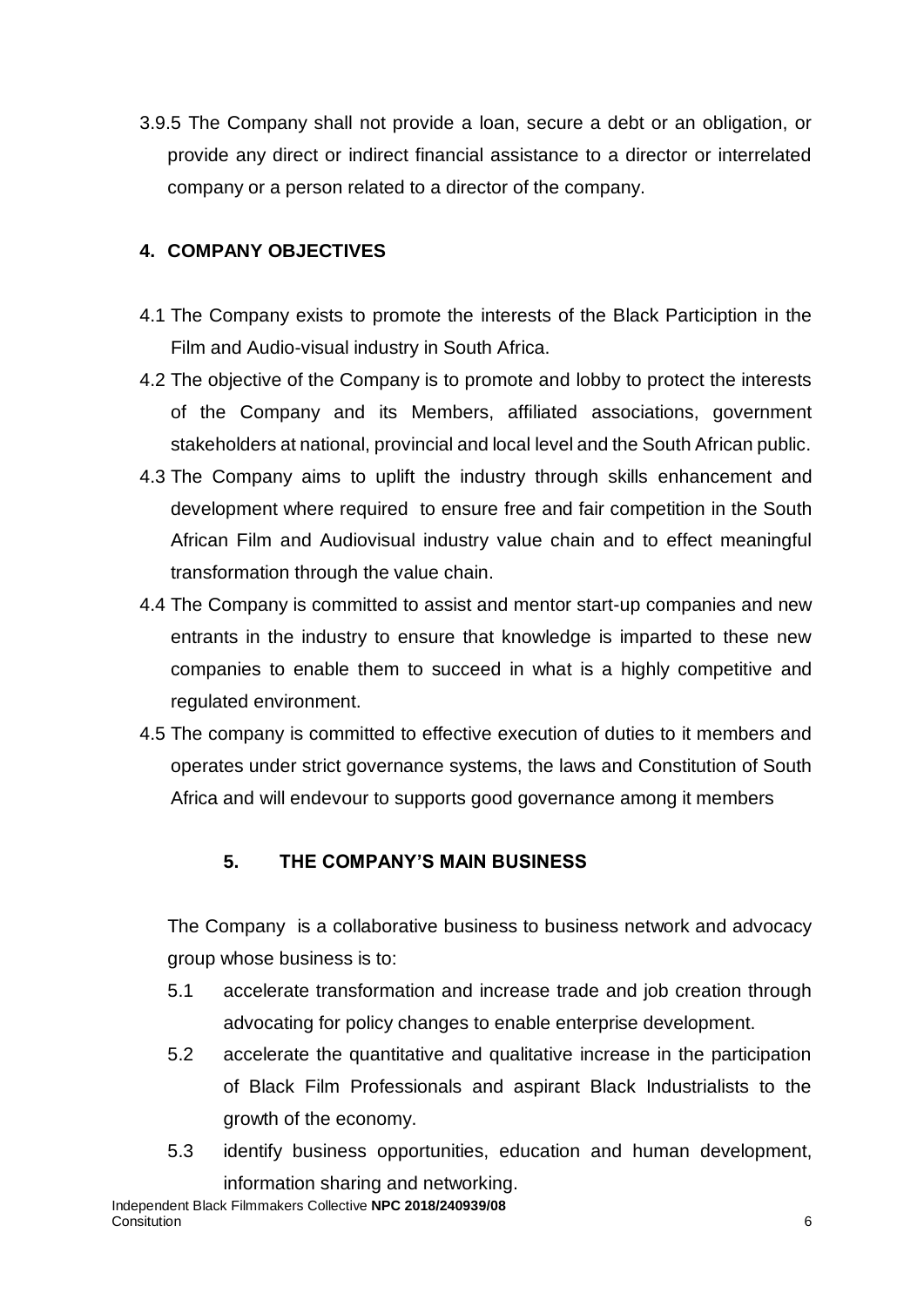- 5.4 create multiple and diverse pathways and instruments for Black Industrialists to enter strategic and targeted industrial sectors and value chains especially as part of the digital economy and ecosystem.
- 5.5 lobby, organise and work together to create a conducive environment for sustained growth of Film and Audio-visual industry.
- 5.6 engage with each other and local and international stakeholders to address imbalances and fast track the maturity of Black Film and Audiovisual industry.
- 5.7 engage government to finance Research and Development in the Film and Audiovisual industry.

## **6. POWERS OF THE COMPANY**

- 6.1 The Company is empowered to amalgamate with other Companies having the same or similar objects of the Company.
- 6.2 The Company is empowered to establish, promote or assist in establishing or promoting or subscribing to become a Member of any association or society whose objects are similar to the objectives of the Company.

6.3 The Company has powers to remunerate any person/s in cash for services rendered in the formation and development of its business. to pay salaries, gratuities and pensions and establish pension schemes for its employees and office-bearers.

- 6.4 The Company is empowered to open bank accounts in the name of the Company and to draw, accept, endorse, make and execute any bills of exchange connected with the business of the Company.
- 6.5 The Company may invest any surplus monies of the Company.
- 6.6 The Company has powers to make loans, exchanges, leases and any other forms of contracts for the furtherance of its objectives.
- 6.8 The Company may acquire any movable or immovable property for the Company that will advance its objectives.
- 6.9 The Company has powers to incur directors liability insurance and establish any fund or committee to protect the interests of the Company, its Members for the protection of benefits of its employees and for the joint interests of employers and employees in the Film and Audio-visual industry.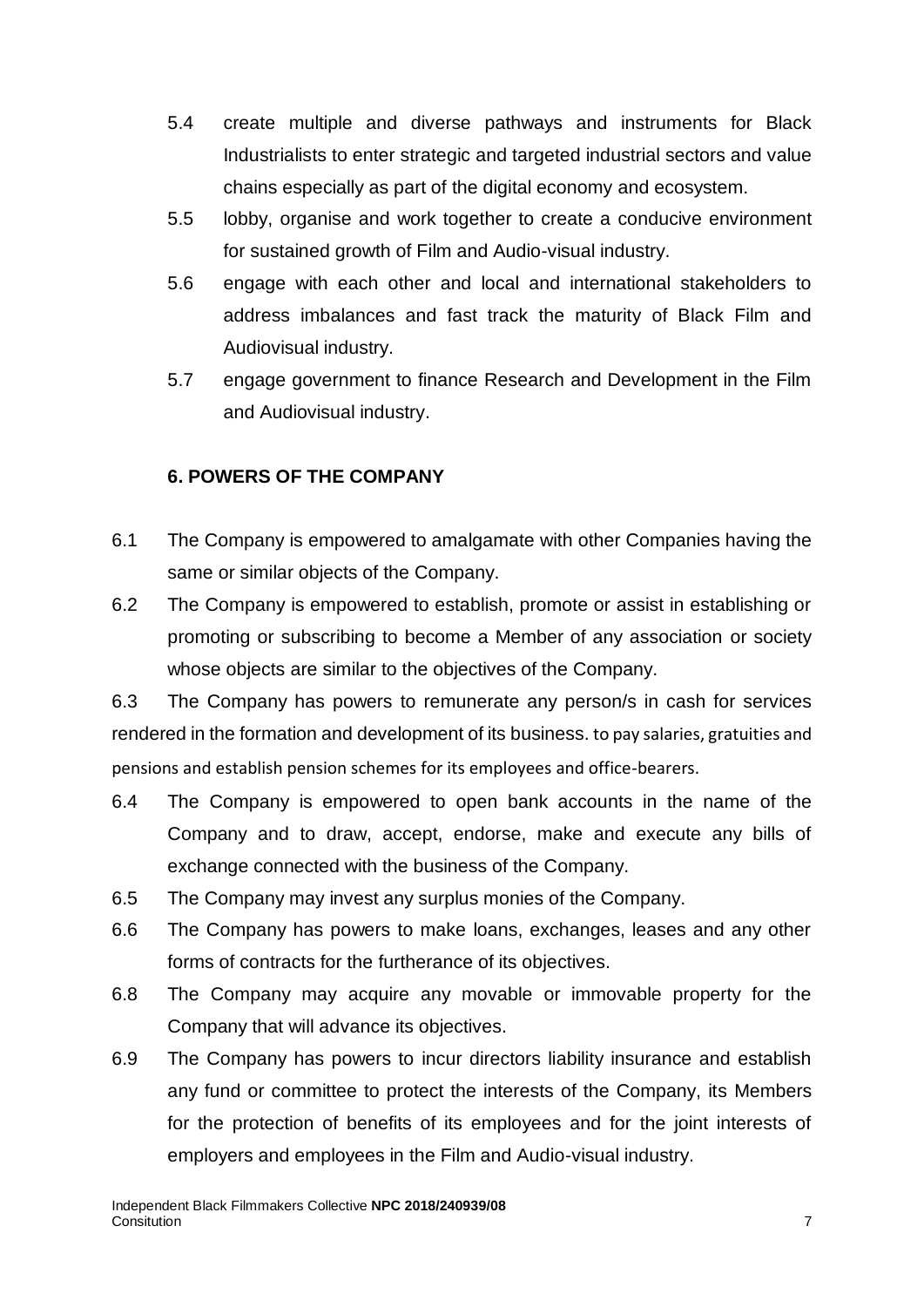- 6.10 The Company has powers to provide legal assistance to its Members where deemed necessary falling within its regulatory universe subject to a majority authorisation to do so in a general meeting or special general meeting.
- 6.11 The Company through its Board of Directors has powers to make, amend or repeal any rules relating to how the Company is governed that are not addressed in the MoI by publishing a copy of such rules as permitted in the MoI, filing a copy of the Rules.
- 6.12 The Company is prohibited from distributing any of its surplus, gains or assets to any person other than as an association whose objects are in the furtherance of its duties.
- 6.13 The Company does not elect to comply with the provisions of Chapter 3 of the Act.

## **7. POWERS AND FUNCTIONS OF THE BOARD OF DIRECTOR**

- 7.1 The business of the Company shall be managed and supervised by the Board in accordance with the stated objectives of the Company.
- 7.2 The Board may exercise all powers of the Company which are not excluded by a statute or this Constitution.
- 7.3 The Board will be the official spokesperson for the Company, therefore any statements made in respect of the Company must be approved by the Board.
- 7.4 The Board may delegate its rights and duties in this respect to a committee of Members constituted out of the Board. To this end, the Board must ensure that:
	- 7.4.1 at least one office bearer serves in the sub-committee;
	- 7.4.2 there are three or more people who who will constitute a subcommittee; and
	- 7.4.3 the sub-committee must regularly report back to the Board on its activities.
	- 7.4.4 the Board must in advance approve all expenditure incurred by the subcommittee , and may revoke the delegation or amend the conditions of the delegation when necessary.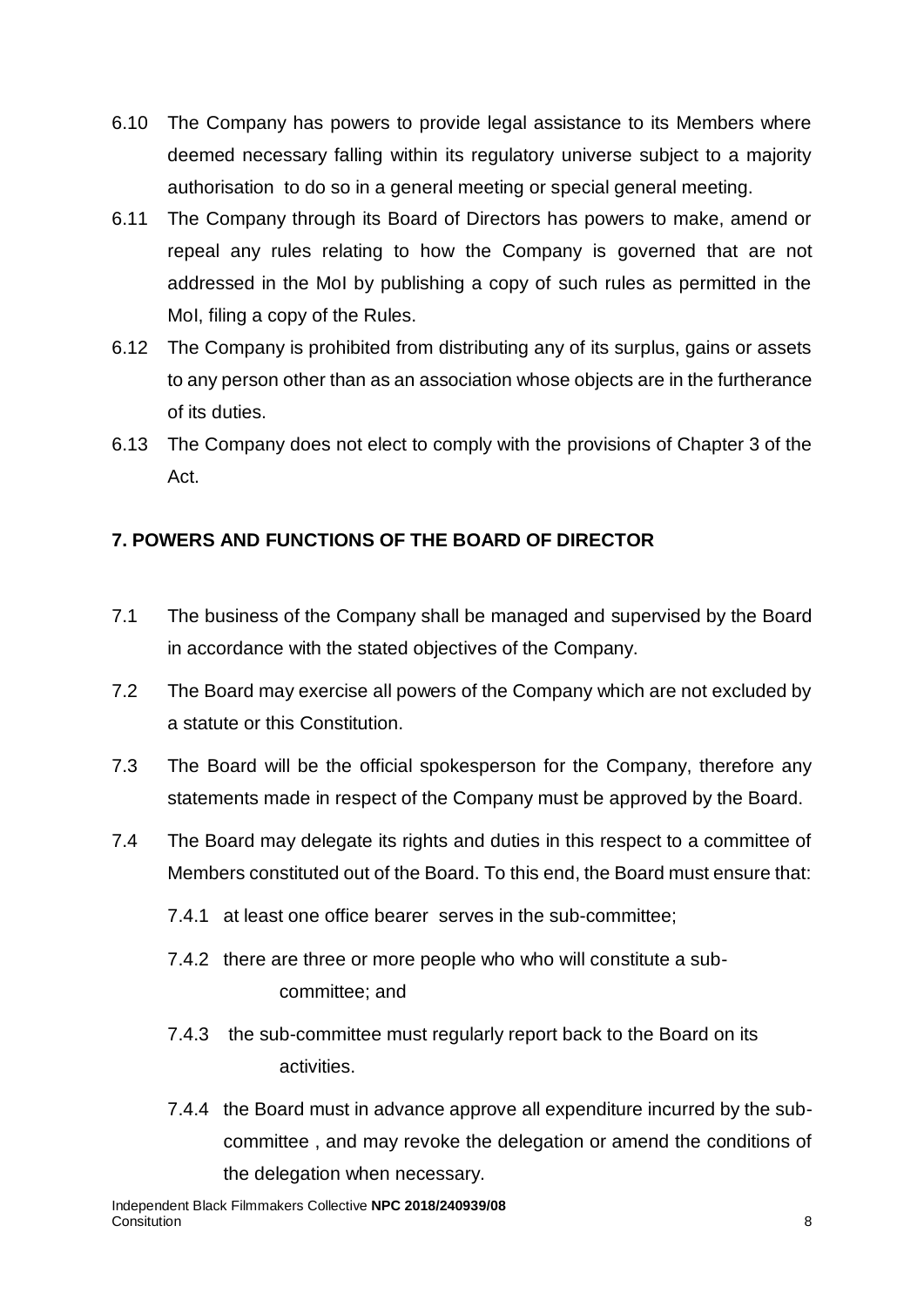7.5 The Board has powers to appoint:

7.5.1 an Executive Director to implement Company's strategy and oversee operational requirements of the Company subject to terms and conditions of employment determined by the Board.

- 7.5.2 any service provider from time to time to render services that are required by the Company.
- 7.5.3 an Auditor who is not a connected person to prepare the Company's annual financial reports.
- 7.8 The Board must exercise powers conferred in this Clause 7 and duties in good faith and in the best interests of the Company and accordingly;

7.8.1 exercise the degree of care, skills and diligence reasonably expected of a Director with general knowledge, skills and experience of that director.

7.8.2 not use their position or any information to gain an advantage for themselves or for another person.

7.8.3 not cause harm to the Company.

7.8.4 inform the Board as soon as reasonably possible any information that comes to their attention unless such information is immaterial, known to other directors or to the public.

7.9 the Board has the power to determine contributions payable to the Company by the Members. The Board many differentiate among Members belonging to different categories determined by it.

## **7.10 Appointment of the Board**

- 7.10.1 The Company shall have a minimum of 3 Directors and a maximum of 9 Directors.
- 7.10.2 No Director may be a 'connected person' (as defined in the Income Tax Act) in relation to any other Director.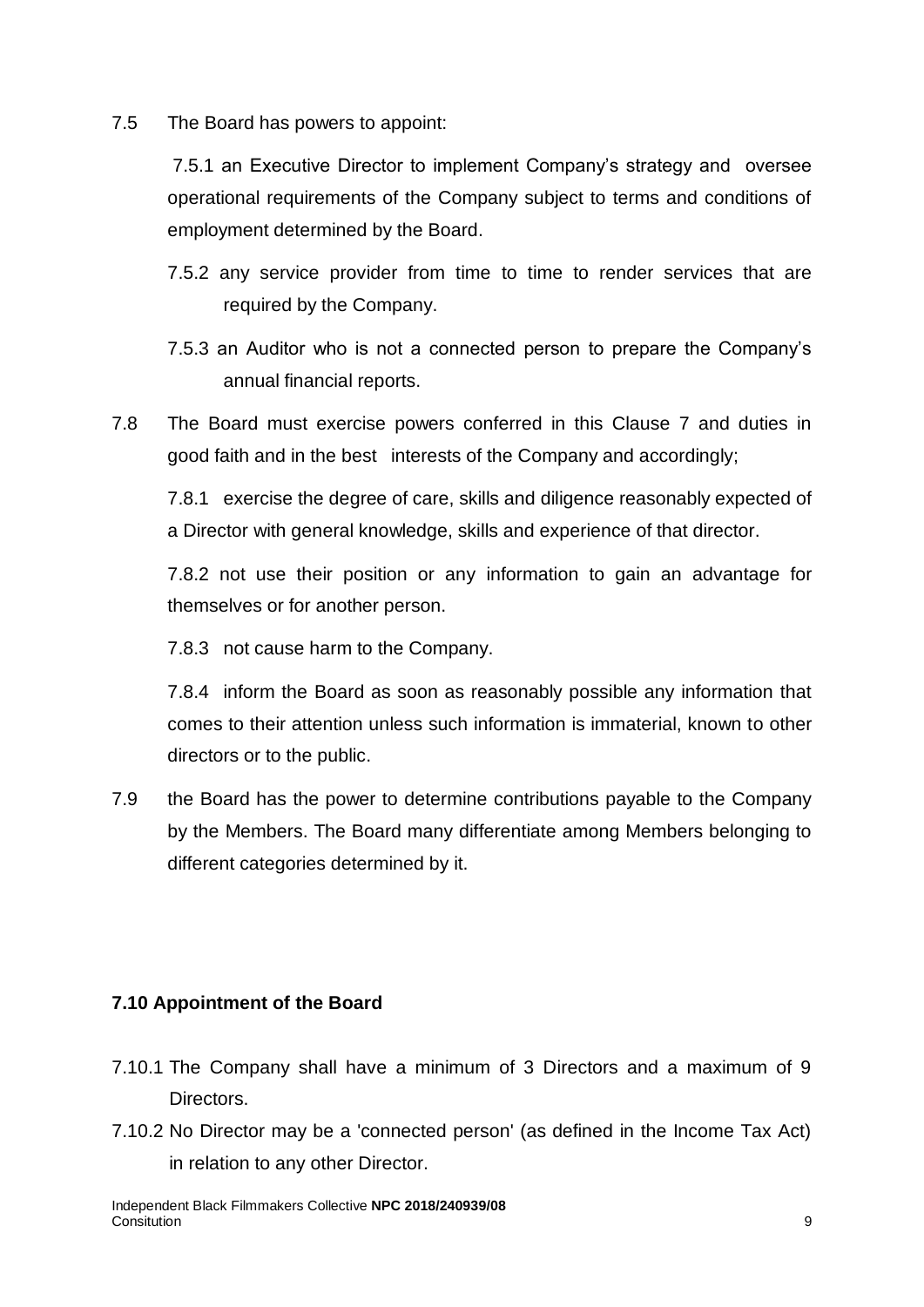- 7.10.3 No single Director shall directly or indirectly control the decision making powers relating to the Company.
- 7.10.4 Board vacancies shall be filled at the first ensuing General Meeting. Each Member of the Company is entitled to nominate one Director to fill such vacancy. Once the nominations have been made by the Members, the Full voting Members may vote on the nominations.

7.10.5 A vacancy that occurs subsequent to the date on which the notice of that

- meeting was issued shall be filled at the next ensuing General Meeting. Nominations for the vacancy may be submitted to the Chair Person /Executive Director in writing at any time before the meeting or may be made verbally or in writing during the meeting.
- 7.10.6 A Member appointed to fill a vacancy shall hold office for the unexpired portion of the period of office of his predecessor.
- 7.10.7 Each Member will be entitled to remove and replace any Director nominated by such Member at any time provided that such Member immediately notifies the Chair person , Executive Director or public officer of the company of such removal and the name and details of the person nominated in such Director's place.
- 7.10.8 Every Director must satisfy the qualification and eligibility requirements set out in Section 69 of the Act to become or remain a Director. An ineligible person is a person who:
	- is prohibited by a court or declared a delinquent;
	- is an unrehabilitated insolvent;
	- is prohibited in terms of any public regulation to be a director of a company;
	- has been removed from an office of trust on the grounds of misconduct involving dishonesty; or
	- has been convicted in South Africa or elsewhere and imprisoned without an option of a fine or fined more than the prescribed amount for theft, fraud, forgery, perjury or an offence that involves fraud, misrepresentation or dishonesty.
- 7.10.9 On appointment a director has to deliver to the company a written consent to act as director.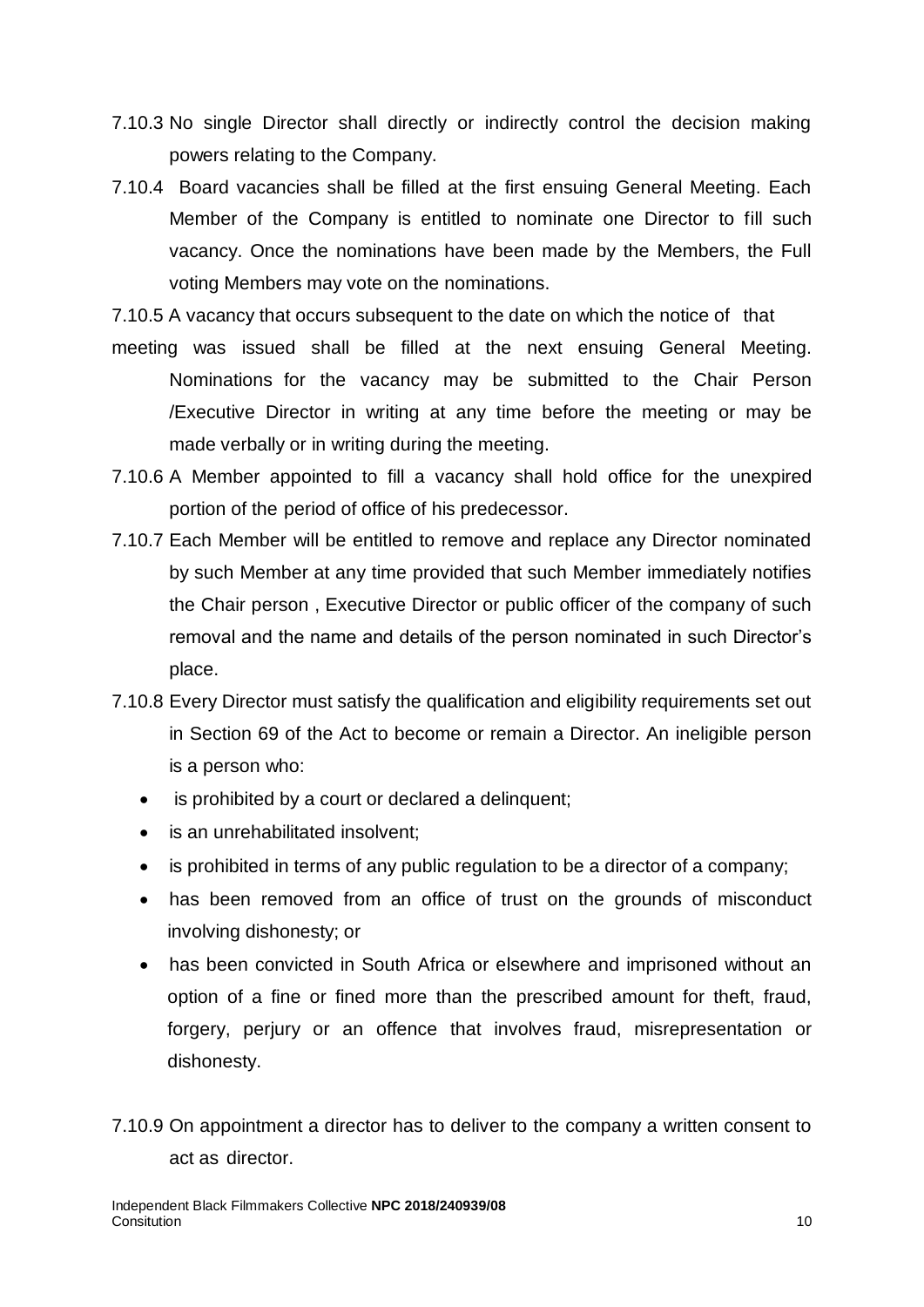- 7.10.10 The Board will be appointed by the general Membership at the Annual General Meeting of the Company on nomination, duly seconded and voted upon by the Members entitled to vote and present in person or represented by proxy by a show of hands, of one representative per Member, or by ballot.
- 7.10.11 The Chairperson and Vice Chairperson shall be elected by the Board, from the representatives elected to the Board.
- 7.10.12 The remaining Members of the Board shall each be the Executive Director or an experienced senior professional serving as a director of that Member, or a Member in the case of a close corporation, provided that "Director" shall also include an alternate Director, and shall be appointed as follows:
- 7.10.12.1 An independent Chairperson, elected by the Board.
- 7.10.12.2 Executive Director appointed by the Board.
- 7.10.12.3 Board Members will be constituent Members and nominated and elected by the general Membership and not to exceed 9 as follows:
	- 5 x Corporate Established and Intermediate Members
	- 1 x nominated representative from Emergent Members
	- 2 x Honorary or special Members
- 7.10.13 The Board of Directors may from time to time appoint one or more candidates to the office of Executive Director on such terms and conditions as may be determined from time to time and may revoke such appointment. Such appointed Executive Director shall be appointed to the Board.
- 7.10.14The Board of Directors shall have the power from time to time to appoint any other person as a Director as an addition to the Board, provided that no more than 3 Directors so appointed shall be Members of the Board at any one time. Any Director so appointed shall have no voting power at meetings of the Board or be taken into consideration for the purpose of constituting a quorum at meetings of the Board, provided further that such persons shall only serve on the Board for as long as determined by the Board or a General Meeting.
- 7.10.15 A Director once appointed shall remain in office until s/he either resigns, is disqualified or is removed in terms. At least one third of the elected Directors shall be available for re-election at the end of the term.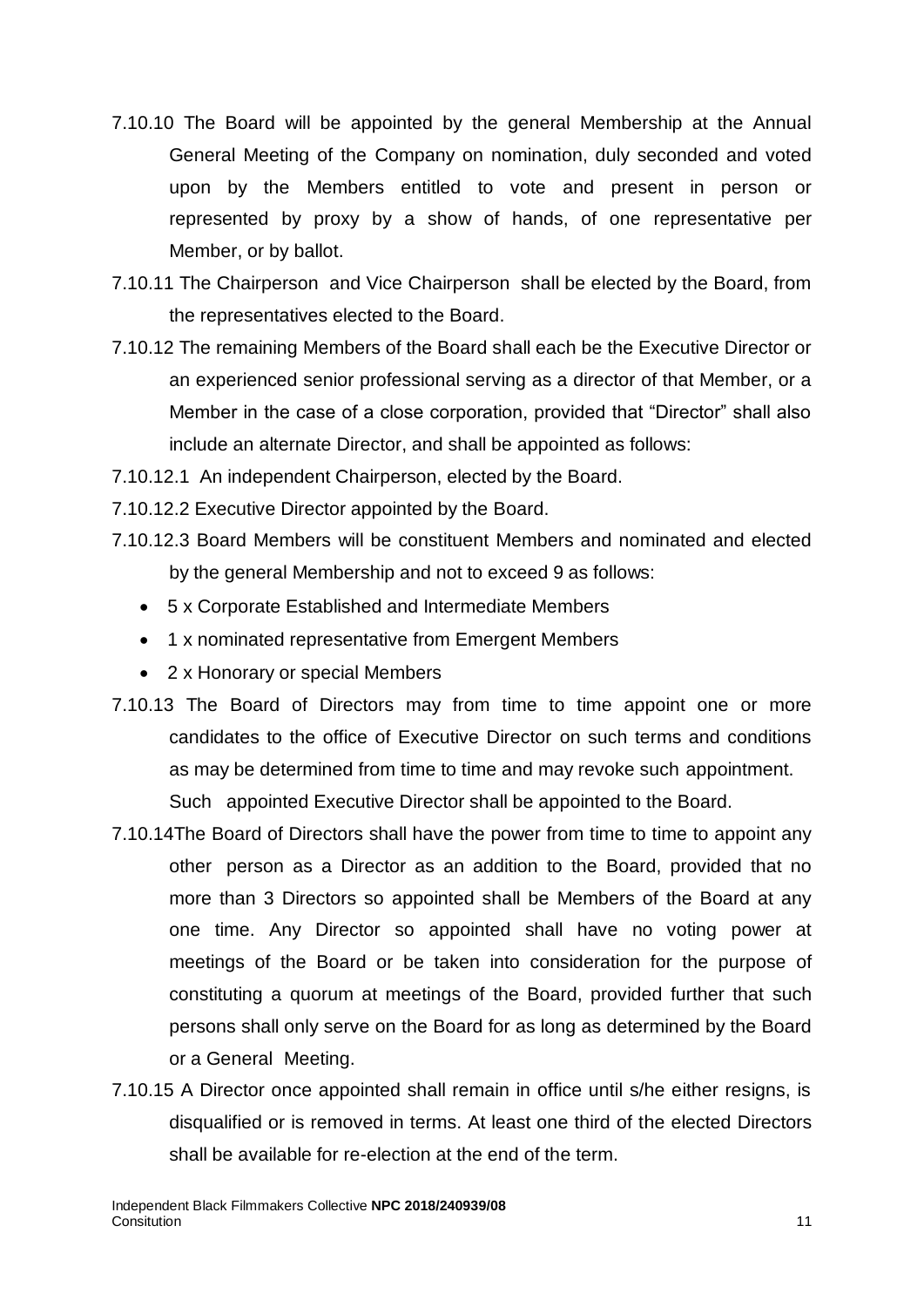- 7.10.16The Director appointed by a Member who is under suspension or whose financial responsibilities to the Company are in arrears for more than 90 days is ineligible to vote or attend any meeting of the Board.
- 7.10.17 Although the Company's Membership is national, the Board may appoint provincial representatives who will be responsible for furthering the aims of the Company in those areas and would be required to hold at least 2 meetings per annum with local Members.
- 7.10.18 The Board may, at the first or any subsequent meeting following the annual election, appoint a Treasurer from among its Members.
- 7.10.19 The Treasurer, when or if appointed, shall be responsible for managing the funds of the Company, to the extent consented to by the Board.

## **8. AREA AND SCOPE OF OPERATION**

- 8.1 The Company will conduct business in South Africa including seeking contributions.
- 8.2 The Company many conduct business outside South Africa subject to approval by its Members to do so by way of a special resolution.
- 8.3 The Company will work with similar Companies and organisations in the rest of Africa and globally to further the interests of its Members across the film value chain and other sectors that provides services to the industry.

## **9. COMPANY MEMBERSHIP**

- 9.1 The Company's Members are comprised of persons admitted to Membership from time to time namely, whether Black individuals and majority owned Black companies.
- 9.2 There are two types of Membership; voting and non-voting Members as defined in Clause 1 of this Constitution.
- 9.3 Individual and company Members are categorised according to tiers stipulated in Table 1 below.
- 9.4 The Company shall not discriminate unfairly against Members and shall have regard to the right to equality protected in terms of section of the Constitution of the Republic of South Africa.

Independent Black Filmmakers Collective **NPC 2018/240939/08 Consitution** 12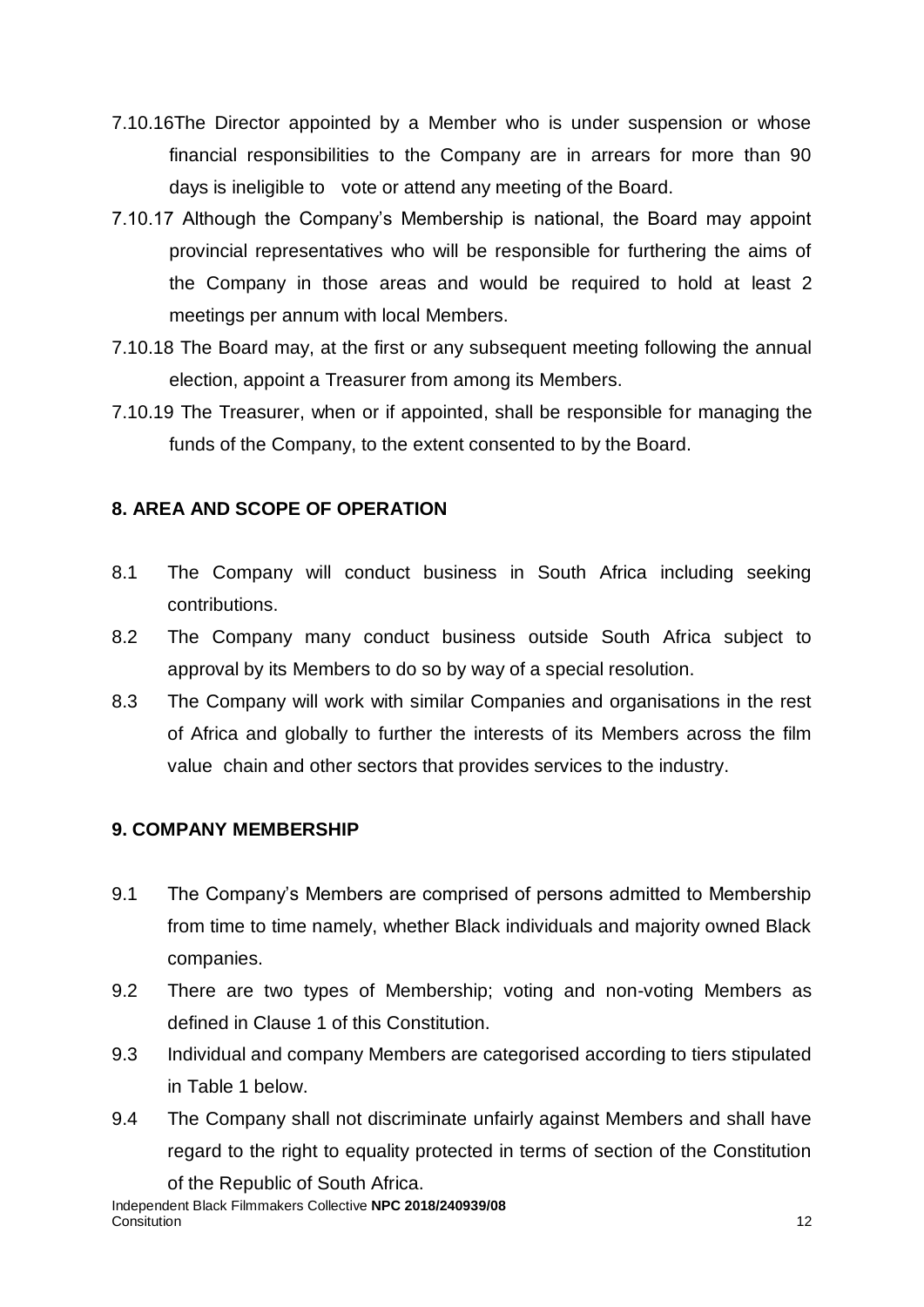9.5 Membership to the Company is not transferable to any other person or Company.

9.6 All applications are vetted through a due diligence system that confirms compliancy and true reflection of documents submitted. This is to be done by the board of a committee set up by the board.

- 9.7 Applicants for Company Membership are subject to a two thirds majority vote of those present at a duly constituted meeting of the Management Board.
- 9.8 Membership is only effective when an applicant for Membership has paid in full the prescribed subscription fee or an installment if so agreed by the Management Board.
- 9.9 Members remain autonomous, they have a right to dissociate, disagree and state any dissenting view from that of the majority or other decisions of the Company.
- 9.10 No Member may directly or indirectly have any personal or private interest in the Company.
- 9.11 Members are obliged to pay up their subscription fees in advance either monthly or once off by 28 February of each year.
- 9.12 The Company shall keep and maintain a Membership registry.
- 9.13 The Founding Members/Incorporators will have 1 vote over and above 1 voting right that each Member is entitled to.
- 9.14 Each voting Member is entitled to 1 vote.
- 9.15 Each Member is entitled to have access to the annual financial statements of the Company including access to reports, notices, publications issued by the Company.
- 9.16 Each Member is entitled to attend and speak at general meetings of the Company.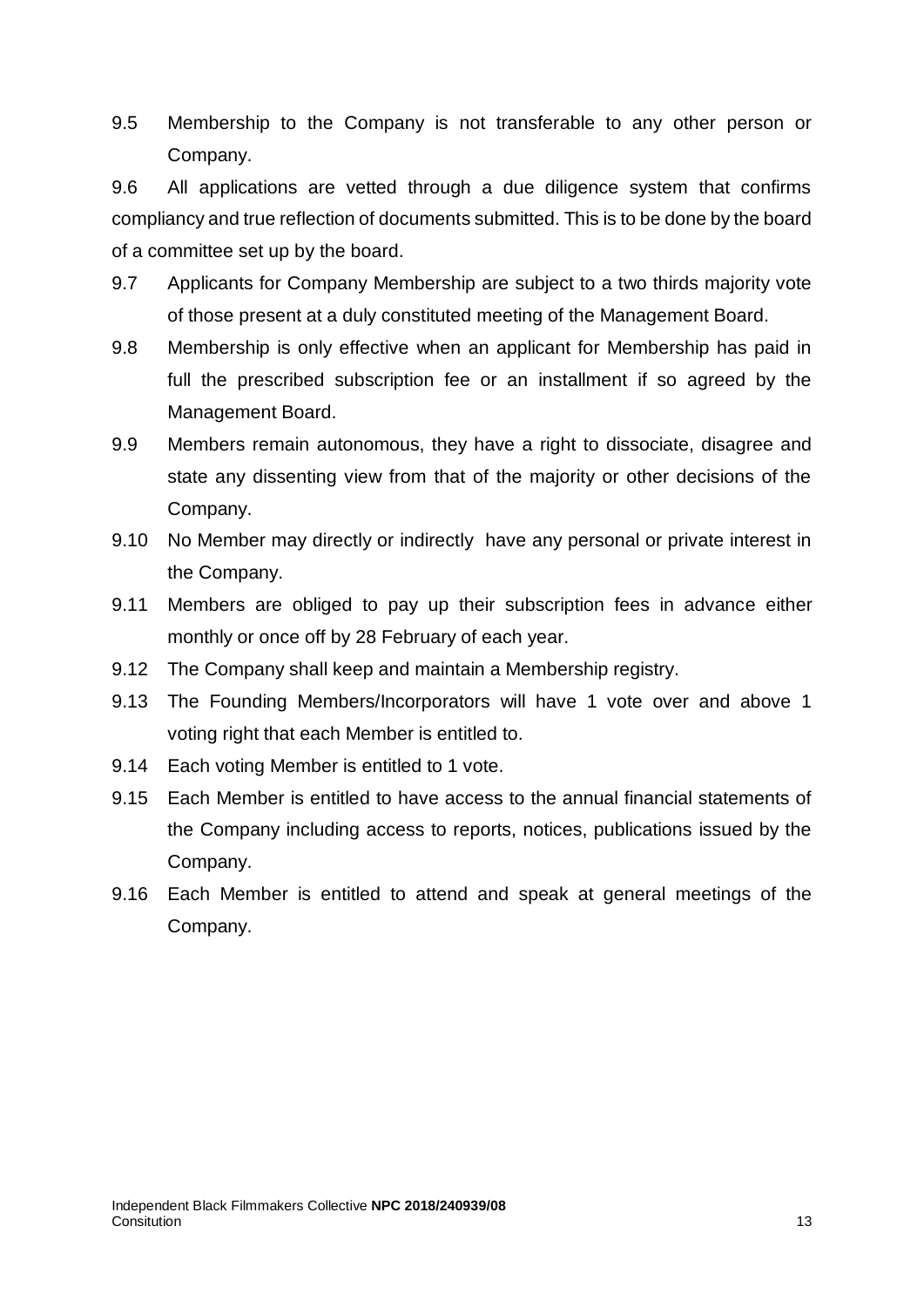|                                 | Tier 1:<br><b>Established</b><br><b>Member</b>                                                                                                                                                                                                                                                                                                                                                                                                                                                                                                                                      | Tier 2:<br>Intermediate Member                                                                                                                                                                                         | Tier 3:<br>Emergent<br><b>Member</b>                                                                                                                                                                                                                                                            |
|---------------------------------|-------------------------------------------------------------------------------------------------------------------------------------------------------------------------------------------------------------------------------------------------------------------------------------------------------------------------------------------------------------------------------------------------------------------------------------------------------------------------------------------------------------------------------------------------------------------------------------|------------------------------------------------------------------------------------------------------------------------------------------------------------------------------------------------------------------------|-------------------------------------------------------------------------------------------------------------------------------------------------------------------------------------------------------------------------------------------------------------------------------------------------|
| <b>Years of Experience</b>      | Established<br>means those Corporate means those Corporate<br>or Individual Members or Individual Members<br>who with $8-15+$ years who have $4-7$ years<br>experience in the film and experience, having<br>content<br>practitioners, who have a impressive filmography<br>proven track record in the and have a company<br>industry<br>and<br>worked in multiple areas operation for 3(three) to<br>of responsibility across 5 (five) years.<br>the entire industry value<br>chain, and/or<br>have<br>a<br>company that has been<br>in operation for more<br>than 5 (five) years. | Member" Intermediate Member"<br>television, audio visual worked with other teams limited experience,<br>content and can show an<br>have that has been in                                                               | Corporate or Individual<br>new black entrants into<br>the industry, 0-3 years<br>experience, recent film<br>school graduates with<br>and/or any interested<br>registered company, that<br>has been in operation for<br>less than 3 (three) years                                                |
| Number<br>οf<br>Shows, Projects | Films, 3-5 theatrically released 1-2 theatrically released<br>feature films,<br>$5 - 10 +$ documentaries.<br>5-10+ television fiction<br>and/or non-fiction<br>programmes<br>5-10+ commercials<br>25+ Micro Budgets Films<br>25 short films                                                                                                                                                                                                                                                                                                                                         | feature films,<br>no less than 4<br>documentaries,<br>no less than 4 television<br>fiction and/or non-fiction<br>programmes,<br>no less than 4<br>commercials<br>15 - 25 Micro Budgets<br>Films<br>15 - 25 short films | No theatrically released<br>feature films,<br>Portfolio of Evidence,<br>entry into documentary<br>film production value<br>chain,<br>Worked in industry as<br>crew/assistant, in<br>television fiction and/or<br>non-fiction<br>programmes, Micro<br>Budgets Films,<br>commercials, short film, |
| <b>Formal Qualifications</b>    | Graduates with +10<br>years' experience                                                                                                                                                                                                                                                                                                                                                                                                                                                                                                                                             | Graduates with +7 years' Recent Graduates.<br>experience                                                                                                                                                               | Completed degree or 3<br>national SETA certified<br>diploma,<br>No formal training at<br>NQF level 6,                                                                                                                                                                                           |
| Compliance                      | good standing                                                                                                                                                                                                                                                                                                                                                                                                                                                                                                                                                                       |                                                                                                                                                                                                                        |                                                                                                                                                                                                                                                                                                 |

*Table 1: Membership tiers for individuals and companies*

# **10. RIGHTS AND OBLIGATIONS OF Members**

10.1 Each Member must promote the Company's objectives ensure that they conduct themselves in a manner that will not put the Company's name in disrepute.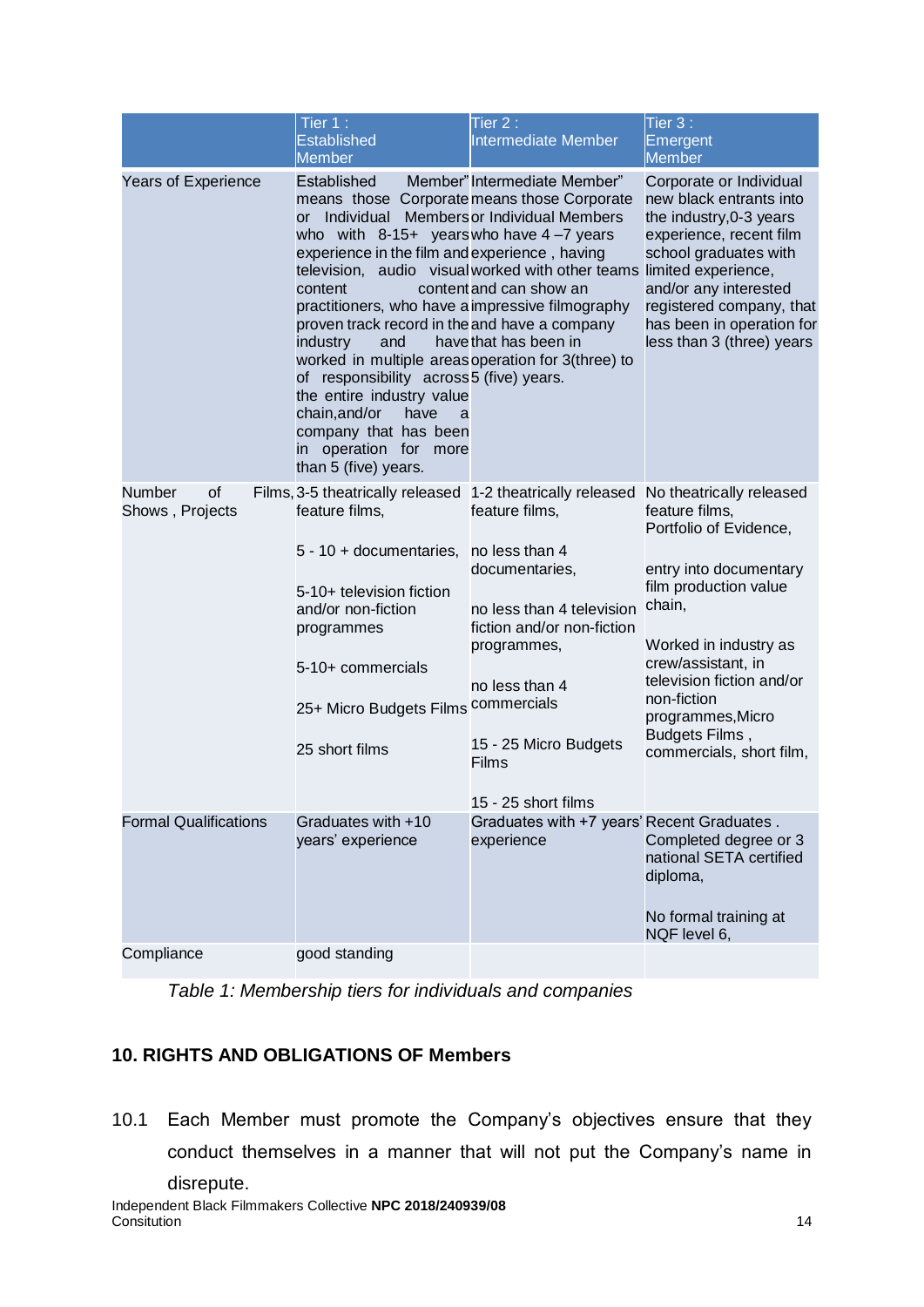- 10.2 Only Members in good standing, with paid up annual Membership fees are eligible to vote at meetings of the Company and eligible to stand for election as an office-bearer or appointment to serve in a Board Committee.
- 10.3 Each Member must contribute towards the achievement of Company objectives by actively participation possiblythrough various engagement and communication platforms.
- 10.4 Each Member is entitled to attend events, forums and any other meetings hosted by the Company from time to time in the furtherance of the Company's objectives.
- 10.5 Members are entitled to regular and timeous communication on matters related to the administration, management and implementation of the Company's objectives through programmes.
- 10.6 Each Member must abide by the Company's MoI, Constitution, Code of Conduct, the Companies Act and any other laws, regulations and rules that apply to the Company and its operations.
- 10.7 The Board's reserves the right to suspend, revoke existing or refuse to grant a new application for Membership, such reasons will be communicated to a Member or applicant in writing by the Chairperson within 21 days after such a decision has been taken.

## **11. APPLICATION PROCESS FOR MEMBERSHIP**

- 11.1 Applications for admission as a Member must be addressed in writing to the Chairperson /Executive Director. Such applications must contain a commitment to abide by the MoI,Constitution and the Code of Conduct of the Company and a commitment to meet the financial obligations of Membership for the entire duration of Membership.
- 11.2 The Board shall determine procedures for the admission of Members.

11.3 Subject to the provisions of this Constitution, all persons, companies, corporations and associations from the South African Film and Audiovisual industry value chain will be eligible for Membership of the Company by approval of the sitting Board.

Independent Black Filmmakers Collective **NPC 2018/240939/08 Consitution** 15 11.4 Candidates for Membership and accepted Members shall disclose such information as reasonably and equitably requested by the Board directly or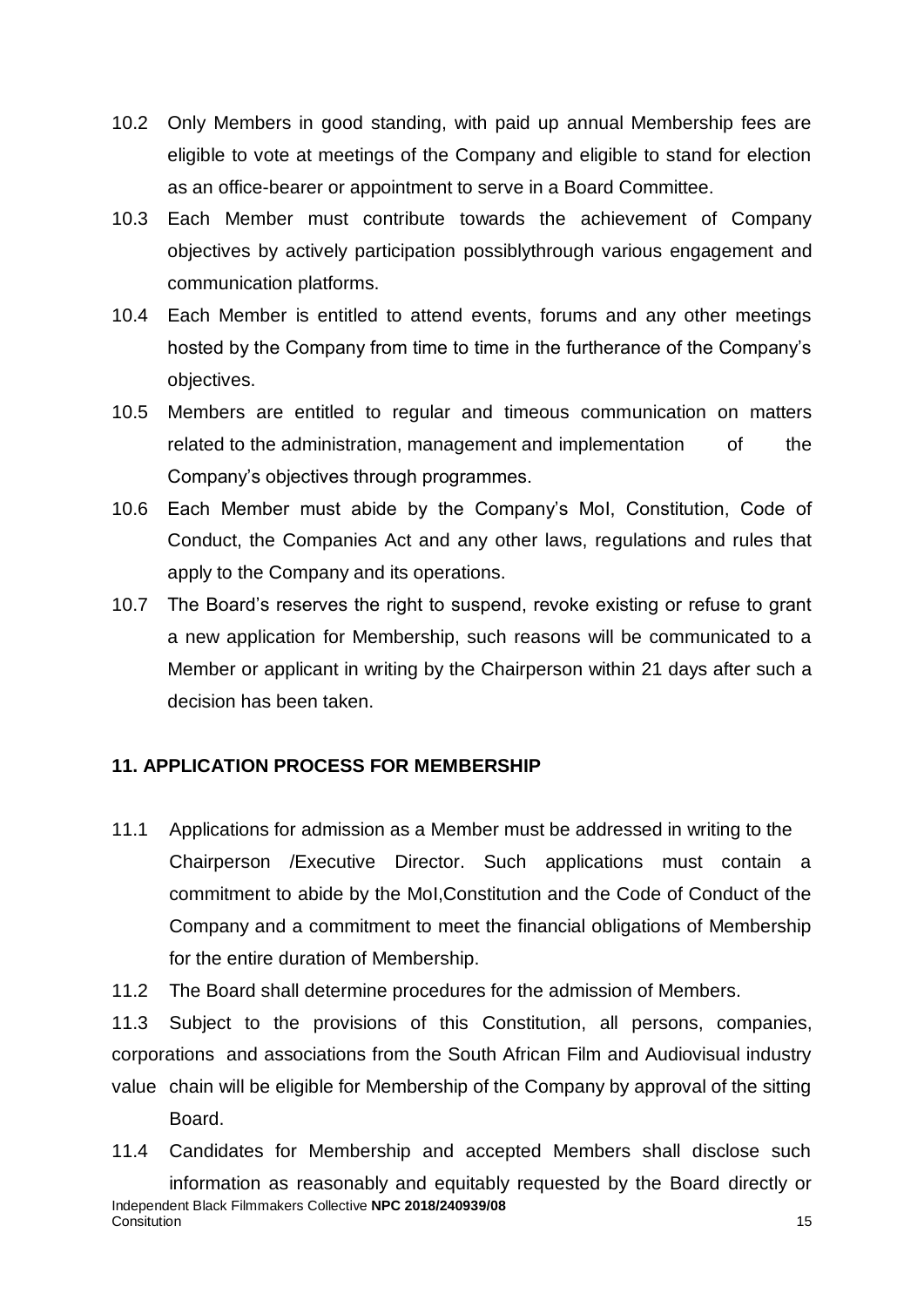through sub-committee from time to time and under appropriate and clearly defined conditions of confidentiality

- 11.5 Applications for Membership shall be considered by the Board at its first meeting after the date of receipt thereof by the Chairperson /Executive Director, and the applicant concerned shall be notified in writing by the Chairperson /Executive Director of the decision of the Board within 7 days of the date of such decision.
- 11.6 It is the responsibility of the Board to scrutinise the admissibility of a candidate for Membership on the basis of the application for admission and the conditions as set out in this Constitution.
- 11.7 The decision to admit an applicant for Membership or to reject the application shall be at the sole and absolute discretion of the Board. Where requested by an applicant, the Board will give reasons for it decisions.
- 11.8 The Board has the final say; no decision of the Board to reject an application may be appealed.
- 11.9 Every Member of the Company shall, on becoming a Member, sign a written consent to become a Member and such signature shall bind the Company and the Members to observe all the provisions of the MOI, Constitution, Code of Conduct and the Companies Act No. 71 of 2008.

## **11.10 Suspension and Termination of Membership**

- 11.10.1 Unless an alternative arrangement has been agreed to in writing between a Member and the Company, a Member who is no longer in good standing may be suspended or expelled:
- 11.10.1.1 if the subscriptions or other charges due by him to the Company are more than 3 months in arrears; or
- 11.10.1.2 as a result of gross misconduct resulting out of contravening the MoI, Constitution, Code of Conduct and the Companies Act.
- 11.10.2. Any Member who has been suspended shall, for the period of such suspension, remain liable for Membership fees and any other payments due to the Company but will not be entitled to:
- 11.10.2.1. vote at or attend any meeting

Independent Black Filmmakers Collective **NPC 2018/240939/08** Consitution 16 11.10.2.2. receive notices, minutes or circulars relating to the Company's activities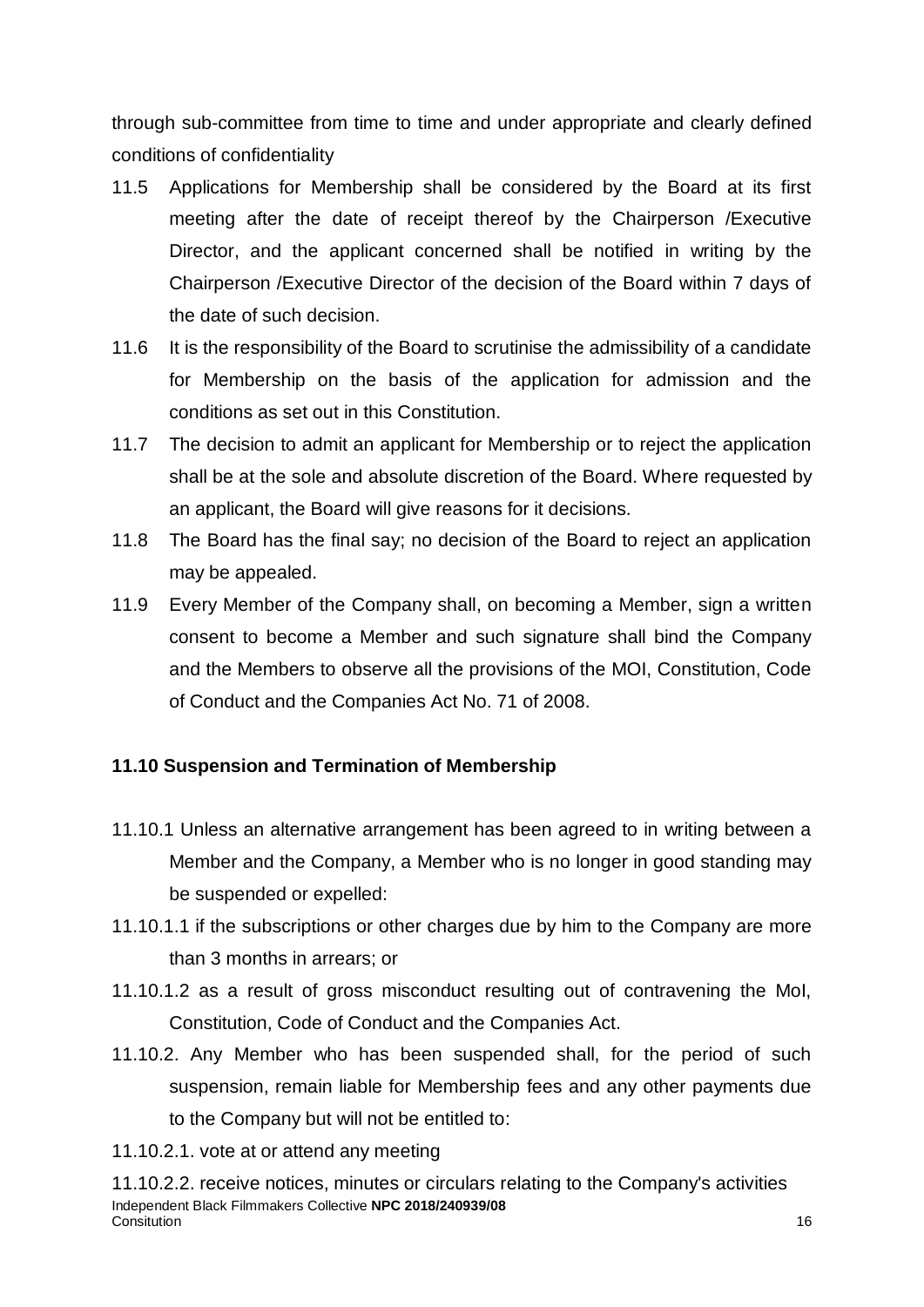- 11.10.2.3. any other benefits of Membership.
- 11.10.3 The Board shall have the power to suspend or terminate a Member's Membership of the Company under the following circumstance:
- 11.10.3.1 if a Member is guilty of conduct detrimental to the interests and/or objects of the Company;
- 11.10.3.2 when a Member dies, is declared by a court to be insane or incapable of managing his or her own affairs;
- 11.10.4 Members who are non-compliant on any obligations will be provided with a written notice requiring them to remedy non-compliance within 1 months failure of which will result in the suspension of their Membership.
- 11.10.5 The Board shall furnish their reasons for suspending or terminating a Member's Membership.
- 11.10.6 Members have the right to be heard by the Board within a period of 14 days after receipt by the Chairperson /Executive Director of a notice to be heard in relation to Clause 11.10.3 above.
- 11.10.7 A Member will automatically cease to be a Member of the Company if such Member is dissolved, liquidated/sequestrated whether provisionally or finally, or placed under judicial management, whether provisionally or finally is placed under curatorship, or is de-registered or a comparable action occurs under the insolvency laws of the Members jurisdiction of the Company.
- 11.10.8 No Member whose Membership has been terminated whether as a result of automatic termination, resignation, expulsion or otherwise, will have any claim against the assets of the Company or for refund of any monies paid by it to the Company or of any nature whatsoever but shall remain fully liable to the Company for all amounts, contributions and Membership fees due and payable by such Member at the date of termination of such Member's Membership.
- 11.10.9 Upon expulsion of a Member, all monies due to the Company by such Member shall become payable. If payment thereof is not made within 30 (thirty) days, the Board may take such steps as it deems necessary to secure payment.
- 11.10.10 An extract from the books and records of the Company made by the Chairperson /Executive Director will be sufficient prima facie proof of the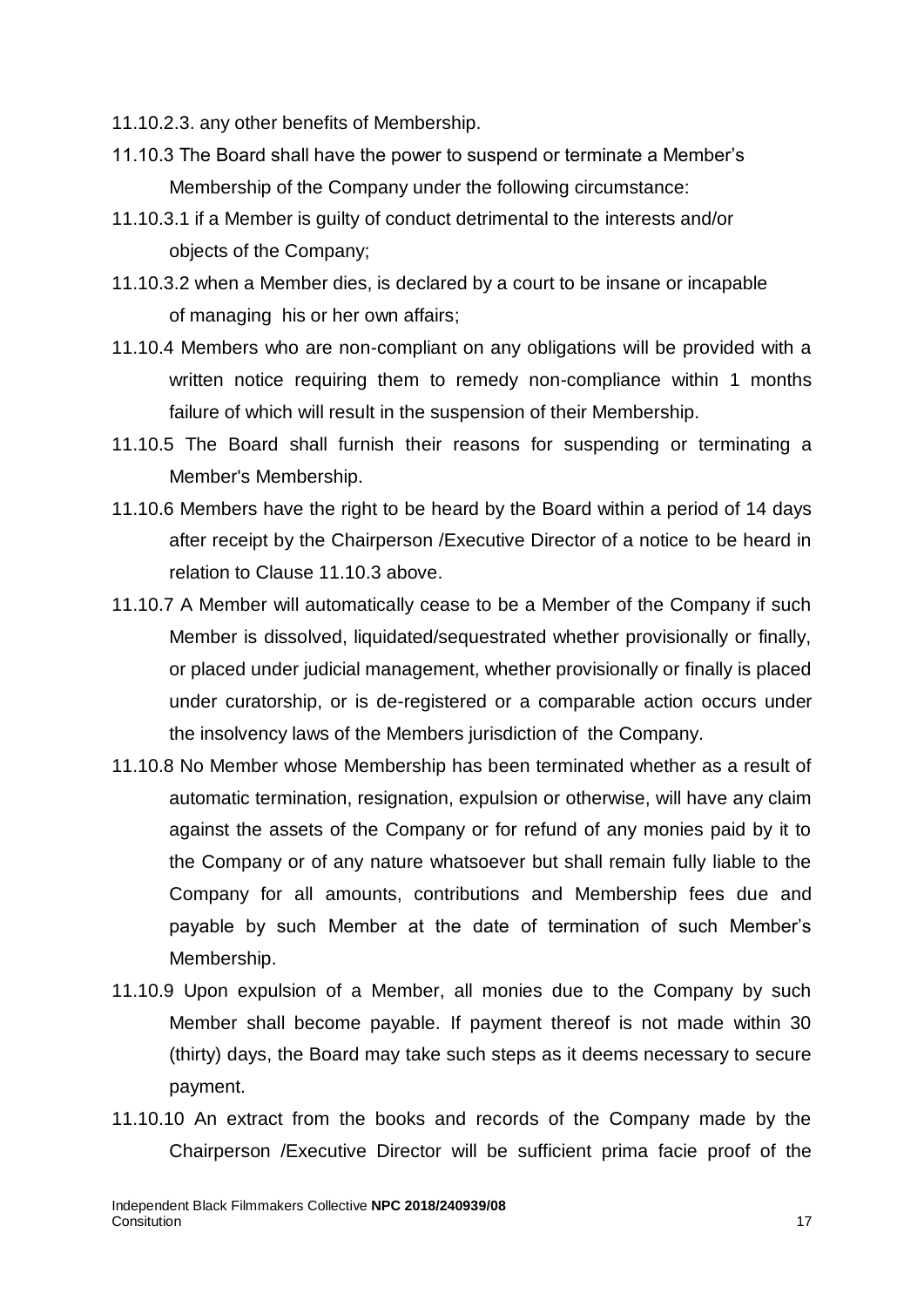amounts in arrears and the period for those amounts or any part thereof is in arrears. If the amounts in arrears and/or the period for payment of those amounts, or any part thereof, are contested, verification by the auditor of the Company will be made, and the decision of the auditor will be final.

11.10.11 A Member who has resigned or whose Membership has been terminated as contemplated above, may be re-admitted to Membership on such conditions and after such period as the Board may, in its sole discretion, determine.

## **12. RESIGNATION OF MEMBERS**

- 12.1 A Member may resign at any time by giving 1 calendar month written notice to the Executive Director. Any money owed by a Member shall immediately become due and payable to the IBFC.
- 12.2 A Member who resigns shall not be entitled to any refund and shall be liable for its financial and/or any other responsibilities to the Company, including its financial obligations as given in the budget for the 12 months notice period, as well as any arrears which are due up to the date of expiry of his/her period of notice. This includes the honouring of long term commitments undertaken by the Member in writing (and provided the Member has obtained all corporate approvals, including board approval) up to the predetermined end of such commitment as was previously agreed to by the Member.

## **13. TYPE OF MEETINGS**

#### **13.1 Directors Meetings**

- 13.1.1 The Directors will endeavor to meet together at least once a month for the dispatch of business, adjourn and otherwise regulate their meetings as they deem fit.
- 13.1.2 Special meetings of the Board shall be called by the Chairperson whenever s/he deems it or upon the request of 2 Board Members. Such a meeting must be convened within 21 days or 30 days if one of the matters to be discussed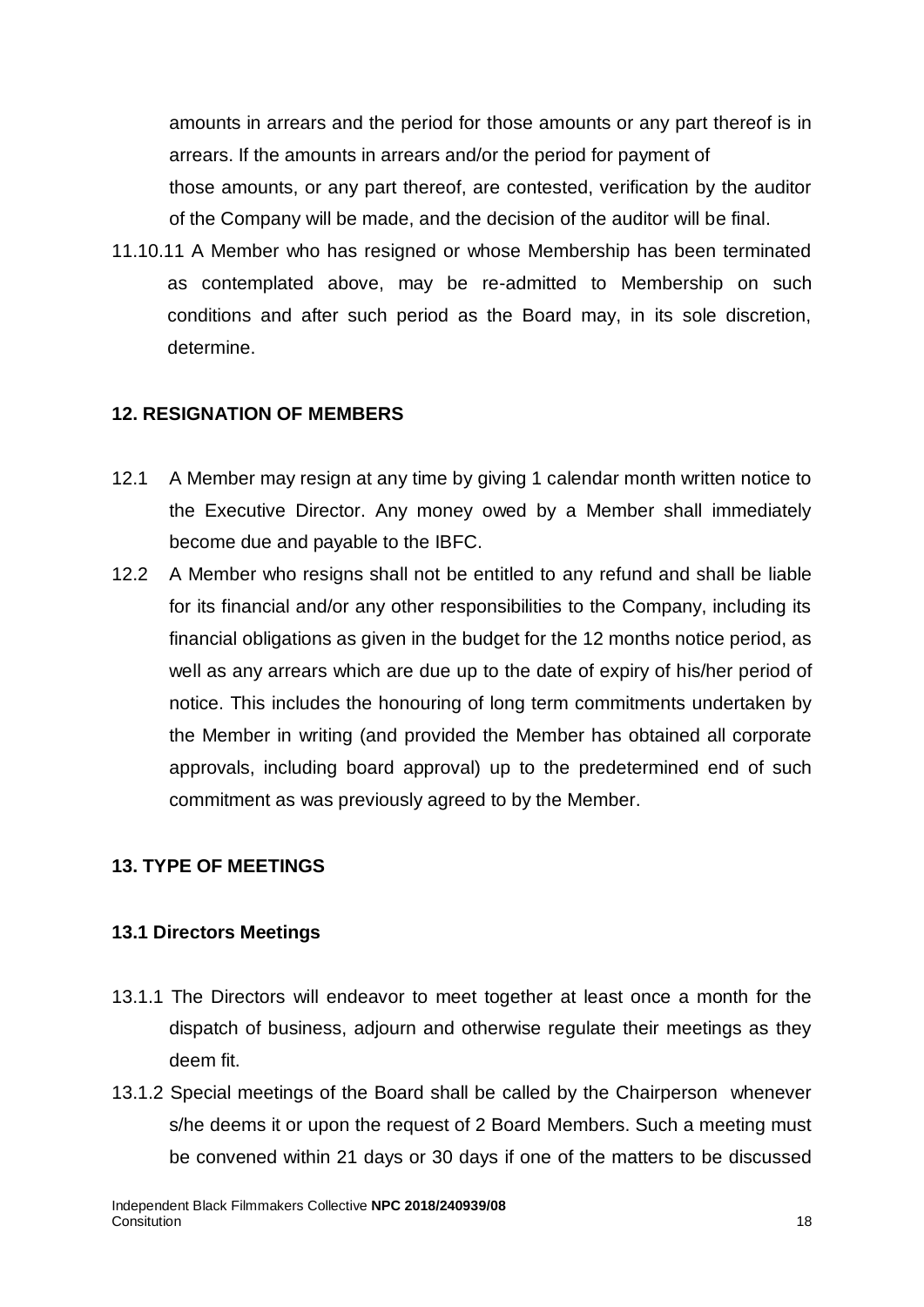is to appoint a new Board Member. A notice of such special meeting must include the matters to be discussed at the Board meeting.

- 13.1.3 A quorum at Board Meetings will consist of more than 50% of the directors constituted by at least 4 Directors or their duly appointed alternates who are present in person.
- 13.1.4 If within 15 minutes after the appointed time for a meeting to begin, a quorum has not been reached, the Board meeting shall stand adjourned to a day not less than 7 days and not more than 14 days from the date of the meeting at a time and place determined by the Chairperson. At such an adjourned meeting of which written notice shall be given, the Members present shall form a quorum.
- 13.1.5 The authority of the Board to determine the manner and form of providing notice of its meetings,is not limited or restricted by this document.
- 13.1.6 Due and proper notice of a Board Meeting shall be 7 business days before the meeting. Such notice must include the agenda and, if possible, any resolution to be proposed at the meeting.
- 13.1.7 Notices may be sent in electronic format and for purposes of this document a notice sent in electronic format will be deemed to be delivered to the Director 24 hours after it was sent provided that no undelivered message is received by the sender.
- 13.1.8 The conduct of meetings shall generally be governed in terms of Section 73 of the Act or as the Board sees fit.
- 13.1.9 Where the Chairperson has failed to give the required notice of the Board meeting, or there was a defect in the giving of the notice, such meeting may proceed, provided that all of the Directors acknowledge actual receipt of the notice, or are present at the meeting or waive notice of the meeting.
- 13.1.10 A Board meeting may be conducted by electronic communication, or one or more Directors may participate in a meeting by electronic communication, so long as the electronic communication facility employed enables all persons participating in that meeting to communicate concurrently with each other without an intermediary, and to participate effectively in the meeting.
- 13.1.11 Board meetings may be conducted face-to-face or electronically, which would allow Members to be present and participate through electronic means.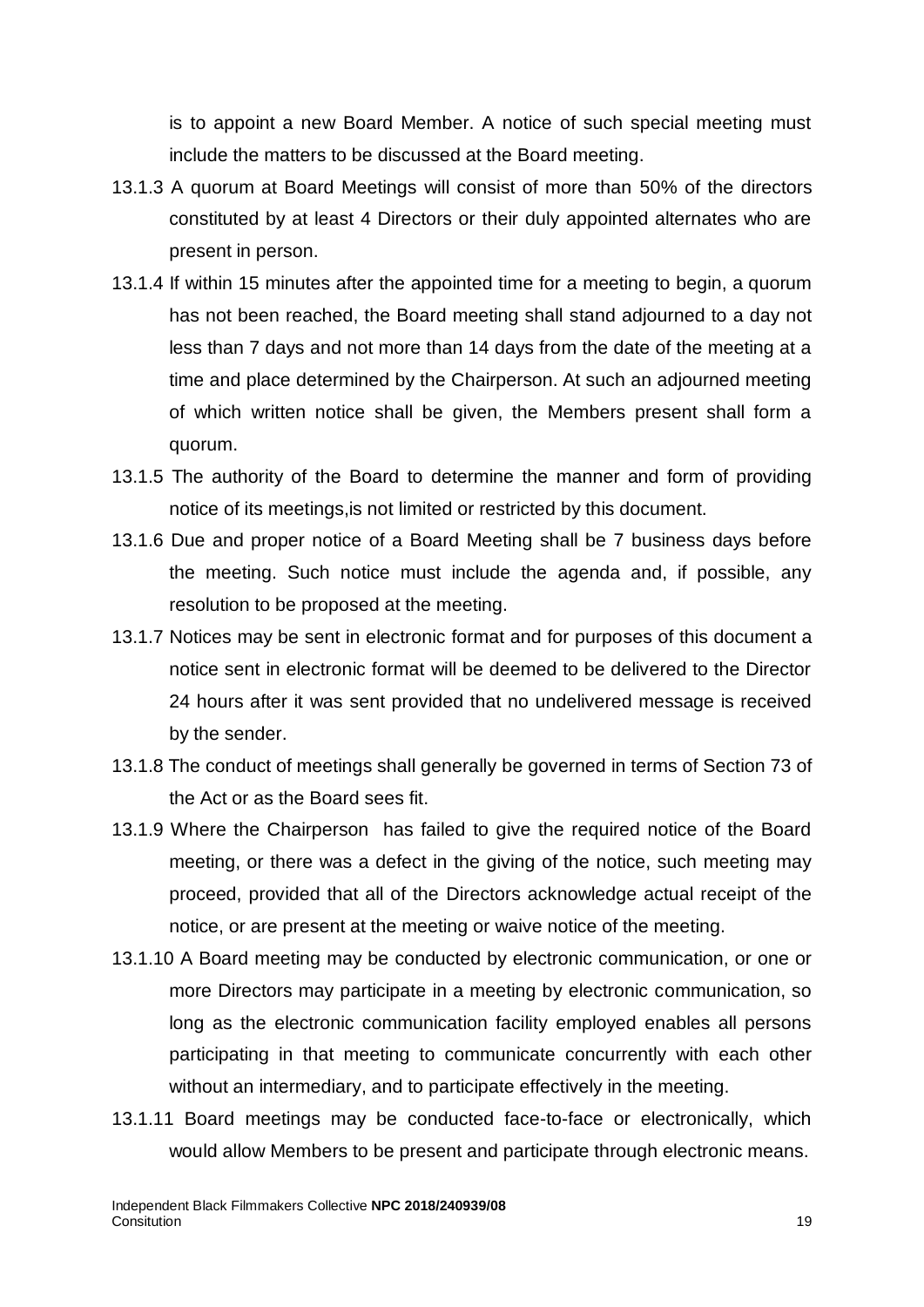- 13.1.12 The Chairperson shall chair all meetings or the Vice Chairperson in the absence of the Chairperson.
- 13.1.13 The Directors may choose a chairperson if both the Chairperson and Vice Chairperson are not present within 15 minutes of the appointed time.
- 13.1.14 At every Board Meeting the Minutes of the last preceding Board Meeting shall be read and signed by the presiding officer after confirmation.
- 13.1.15 It shall be competent for a meeting to authorise the presiding officer to sign and confirm minutes as correct if after perusal thereof he is of the opinion that the Minutes reflect a true record of the proceedings.
- 13.1.16 The Executive Director of the Company shall attend all Members' meetings and Board meetings and shall not in his capacity as Executive Director have a casting vote in addition to any vote he may have by virtue of being a Director of the Company.
- 13.1.17 A decision that could be voted on at a Board meeting may instead be adopted by written consent of the required number of Directors, given in person, or by electronic communication, provided that each Director has received notice of the matter to be decided. A decision made in this manner is of the same effect as if it had been approved by voting at a meeting.
- 13.1.18 All matters for consideration by the Board shall be decided on motion duly seconded and voted upon by show of hands or by ballot, and shall unless otherwise provided herein, be decided by the votes of a majority of the Members of the Board present in person or represented by proxy.
- 13.1.19 Each Director shall be entitled to one vote in regard to all business brought before the Board. The Chairperson of the Board meeting shall have a casting vote in the event of a tie.
- 13.1.20 All Board Members must abide by the majority decision.
- 13.1.21 For a special resolution to be adopted at a Board Meeting, it must be supported by at least 75% of all the Directors while an ordinary resolution must be supported by more than 50% of the Directors who voted on the resolution.
- 13.1.22 Resolutions adopted by the Board must be dated and sequentially numbered; and are effective as of the date of the resolution, unless the resolution states otherwise.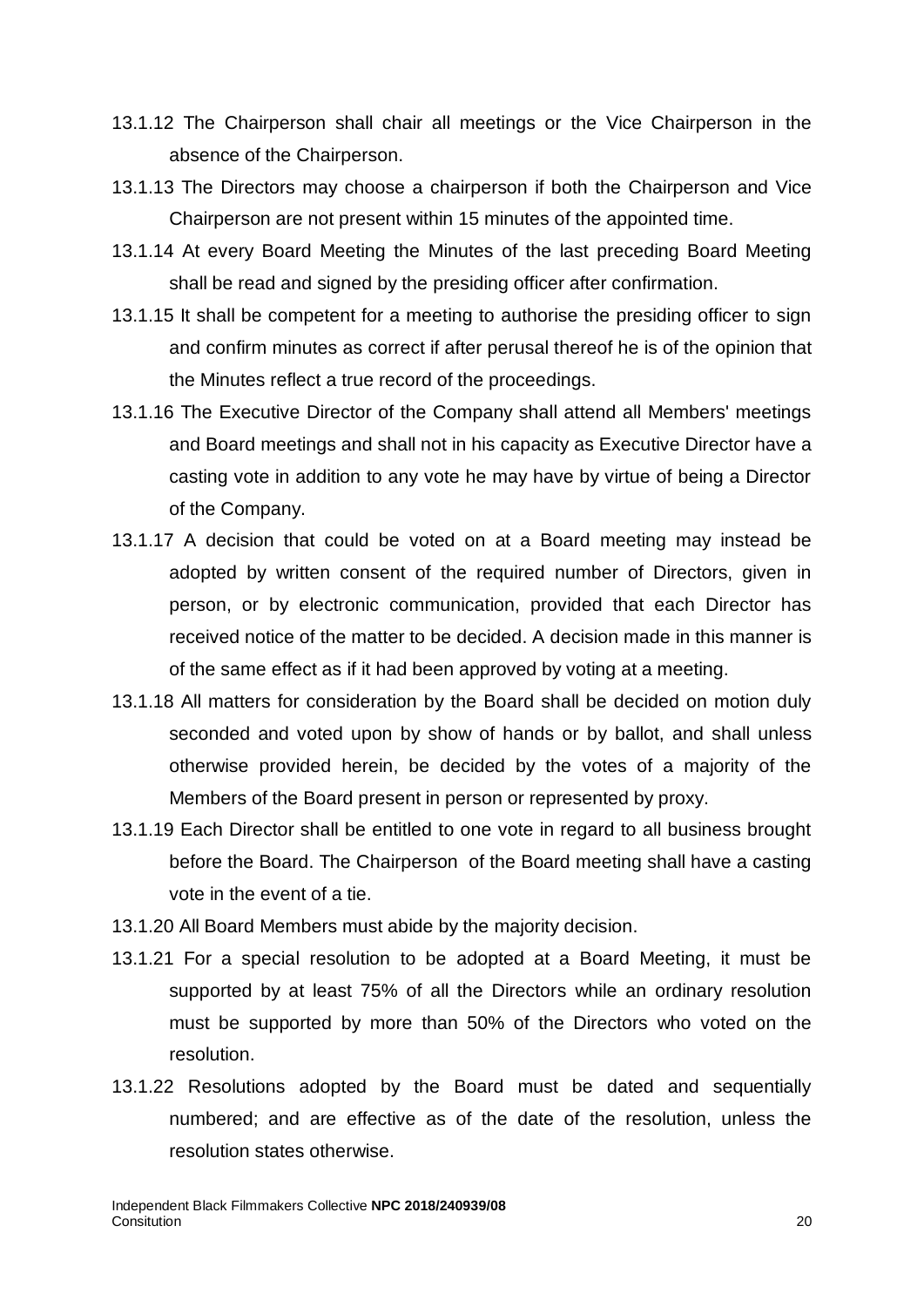- 13.1.23 Proper minutes and attendance records must be kept for all Board meetings and any of its committees, of the Company, and include in the minutes any declaration of personal financial interest given by notice or made by a Director as and for any resolution adopted by the Board.
- 13.1.24 The minutes shall be confirmed as a true record of proceedings by the next meeting of the general Members, and shall thereafter be signed by the Chairperson.

#### **13.2 MEMBERS MEETINGS**

- 13.2.1 A General Meeting of Members of the Company shall be held at least 2 times per annum on a date determined by the Chairperson. The Board may call a Members' meeting at any time.
- 13.2.2 The Chairperson of the Board, or in his/her absence a Vice Chairperson , shall be entitled to chair at every General Meeting. If there is no Chairperson or Vice Chairperson present within 10 minutes after the time appointed for holding the meeting, or is unwilling to act, the Directors may choose a Chairperson/Members present shall choose 1 of them to be Chairperson .
- 13.2.3 If the Company is unable to convene a meeting because it has no Directors or because all of its Directors are incapacitated then the Company authorises any Member to convene a meeting in these circumstances.

## **13.3 Requirement to hold meetings**

- 13.3.1 The Company is required to hold Members meetings in the following circumstances:
- 13.3.1.1 when adopting any Ordinary Resolution or Special Resolution;
- 13.3.1.2 to fill a vacancy on the Board; or
- 13.3.1.3 when one or more written and signed demands for such a meeting are delivered to the Company and signed by Members and each such demand describes the specific purpose for which the meeting is proposed;
- 13.3.1.4 Special General Meetings shall be called whenever desired by a majority of the Board or upon a requisition signed by not less than 10% of the Members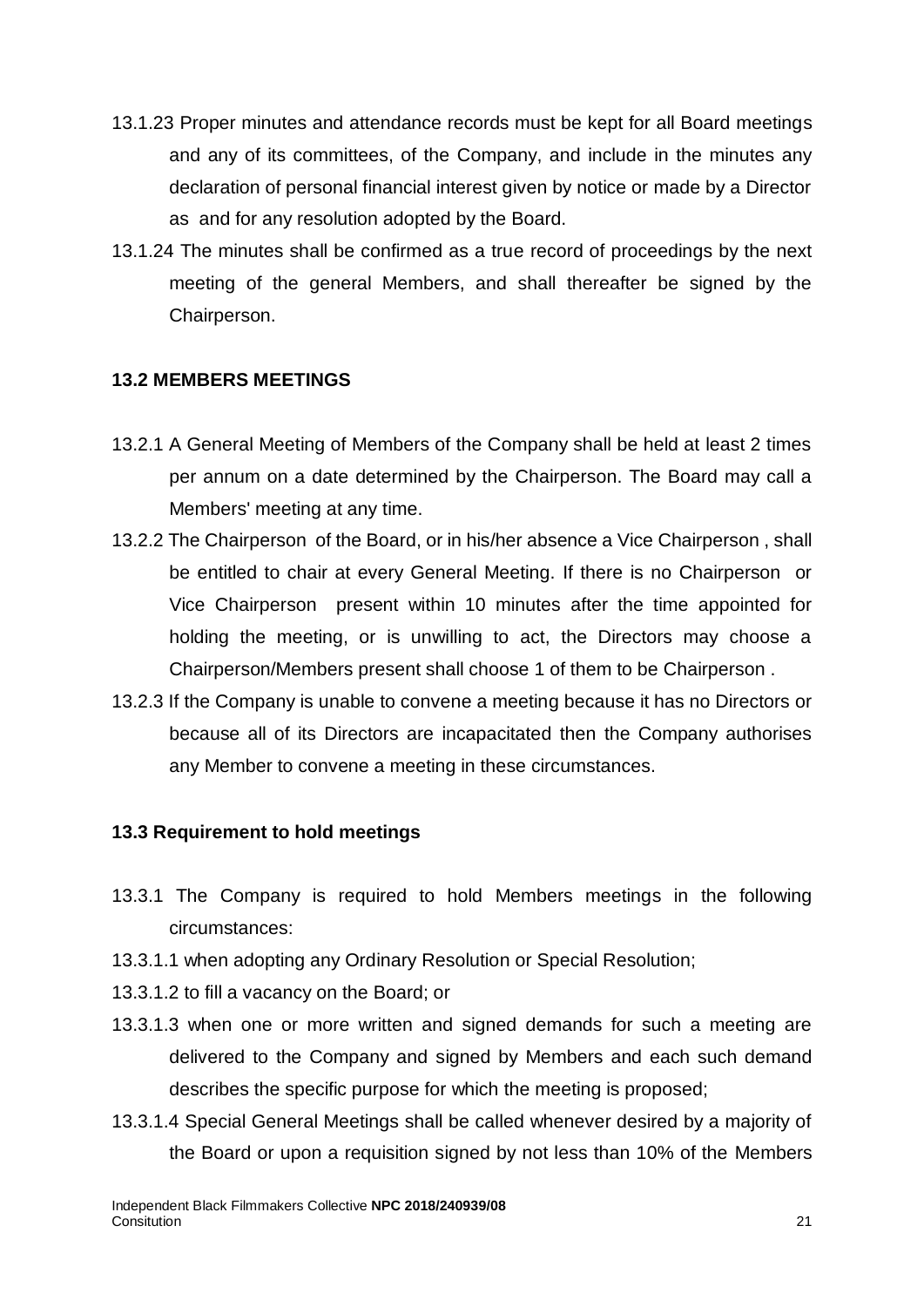of the Company in good standing and entitled to vote. Such special General Meetings shall be called within 21 days from the date of decision of the majority of the Board or from the date of receipt of the requisition by the Chairperson.

- 13.3.1.5 Any Member, may apply to a court for an order setting aside such a demand on the grounds that the demand is frivolous, calls for a meeting for no other purpose than to reconsider a matter that has already been decided by the Members, or is otherwise vexatious.
- 13.3.1.6. At any time before the start of a Members meeting, a Member who submitted a demand for that meeting may withdraw that demand, and the Company must cancel the meeting if, as a result of one or more demands being withdrawn, the voting rights of any remaining Members continuing to demand the meeting, in aggregate, fall below the minimum percentage of voting rights required to call a meeting.

#### 13.4 **Annual General Meetings (AGMs)**

- 13.4.1 The Company shall in each year hold an AGM of the Members within or not more than 6 months after the end of every financial year of the Company; provided that not more than 15 months shall be permitted to elapse between the date of one AGM and that of the next meeting.
- 13.4.2 Notice of an AGM must be given to Members in writing by the Chairperson /Executive Director not less than 15 (fifteen) business days before the date of such meeting.
- 13.4.3 The AGM shall deal with and dispose of all matters prescribed by the Act. All business laid before any other general meeting shall be considered special business.
- 13.4.4 If any business that would ordinarily be concluded at the AGM cannot be concluded for whatever reason, a General Meeting can be called to transact such business.
- Independent Black Filmmakers Collective **NPC 2018/240939/08** Consitution 22 13.4.5 At each AGM the agenda must provide for the attendance & apologies, confirmation of the agenda, confirmation of the minutes of the previous AGM, the Chairperson's report, the Director's report, the auditor's report, audited financial statements for the immediately preceding financial year, an Audit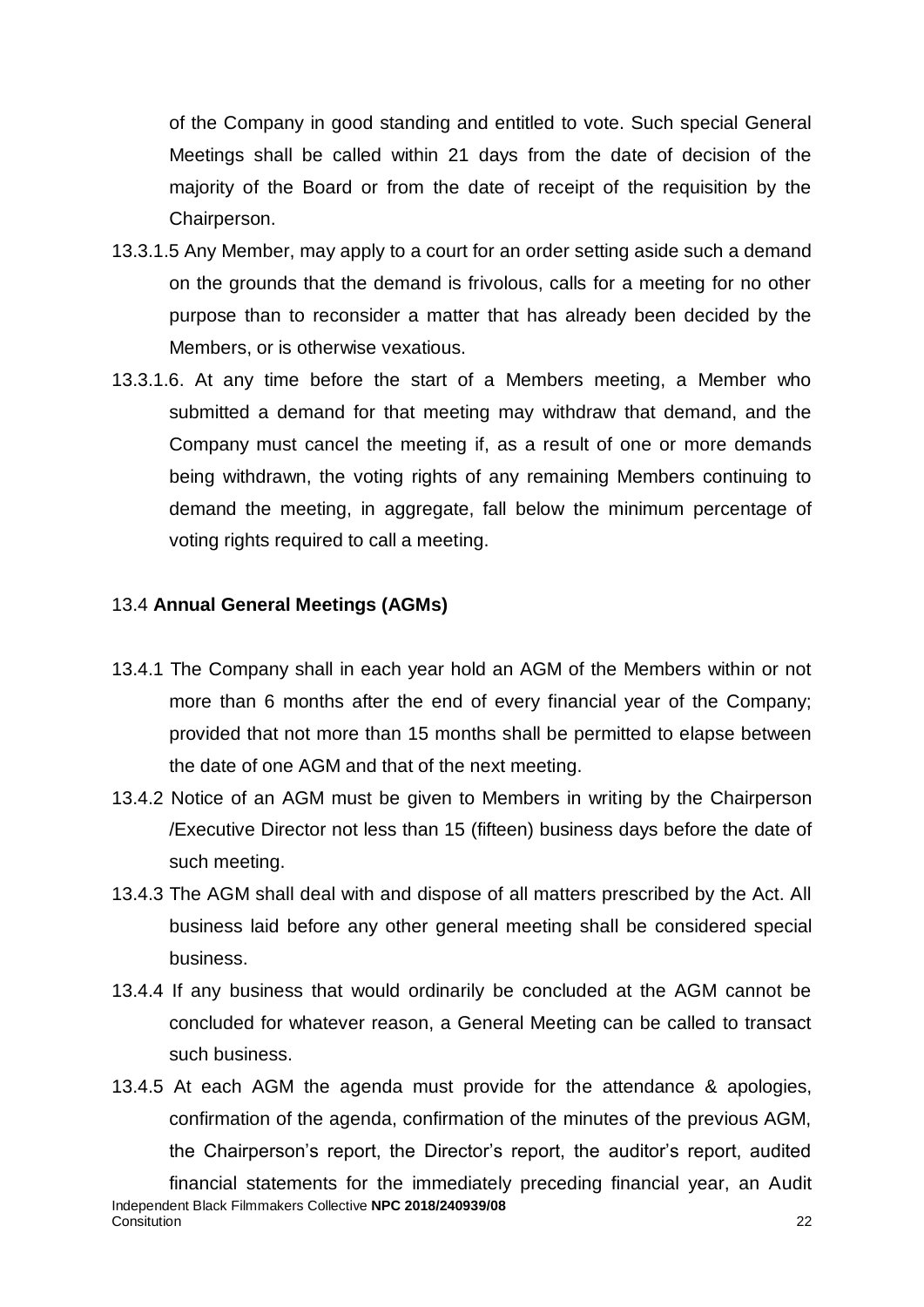Committee report, the election of Directors, to the extent required by the Act or the Company's MoI, the appointment of an auditor for the ensuing financial year; and an audit committee, changes to the company MoI, Constitution or Code of Conduct, any general matters raised by Members, with or without advance notice to the company and closing of the meeting.

#### **13.5 Members acting other than at a meeting**

Notwithstanding Clause 15.3 above, an ordinary resolution or special resolution that could be voted on at a Members meeting may instead be voted on in writing, via a round-robin resolution if:

- 13.5.1 the resolution is submitted to Members entitled to exercise voting rights in relation to the resolution; and
- 13.5.2 is thereafter voted on in writing by the Members within 20 business days after the resolution was submitted to them.
- 13.5.3 Resolutions taken in terms of this Clause has the same standing as an ordinary resolution or Special Resolution at a properly constituted Members meeting.
- 13.5.4 The Company must deliver a statement with the results of a vote within 10 business days after adopting a resolution, or conducting an election of Directors including the consent process or election to every Member who was entitled to vote on or consent to the resolution, or vote in the election of the **Director**

#### **13.6 Notice of Meetings**

- 13.6.1 Notice of a Members meeting must be given to Members in writing by the Chairperson /Executive Director not less than15 business days before the date of such meeting.
- 13.6.2 The notice for Special General Meetings must be given at least 5 days and not shorter than 4 hours at the discretion of the Chairperson.
- 13.6.3 The notice must include the date, time and place for the meeting, the general purpose of the meeting and a reasonably prominent statement that a Member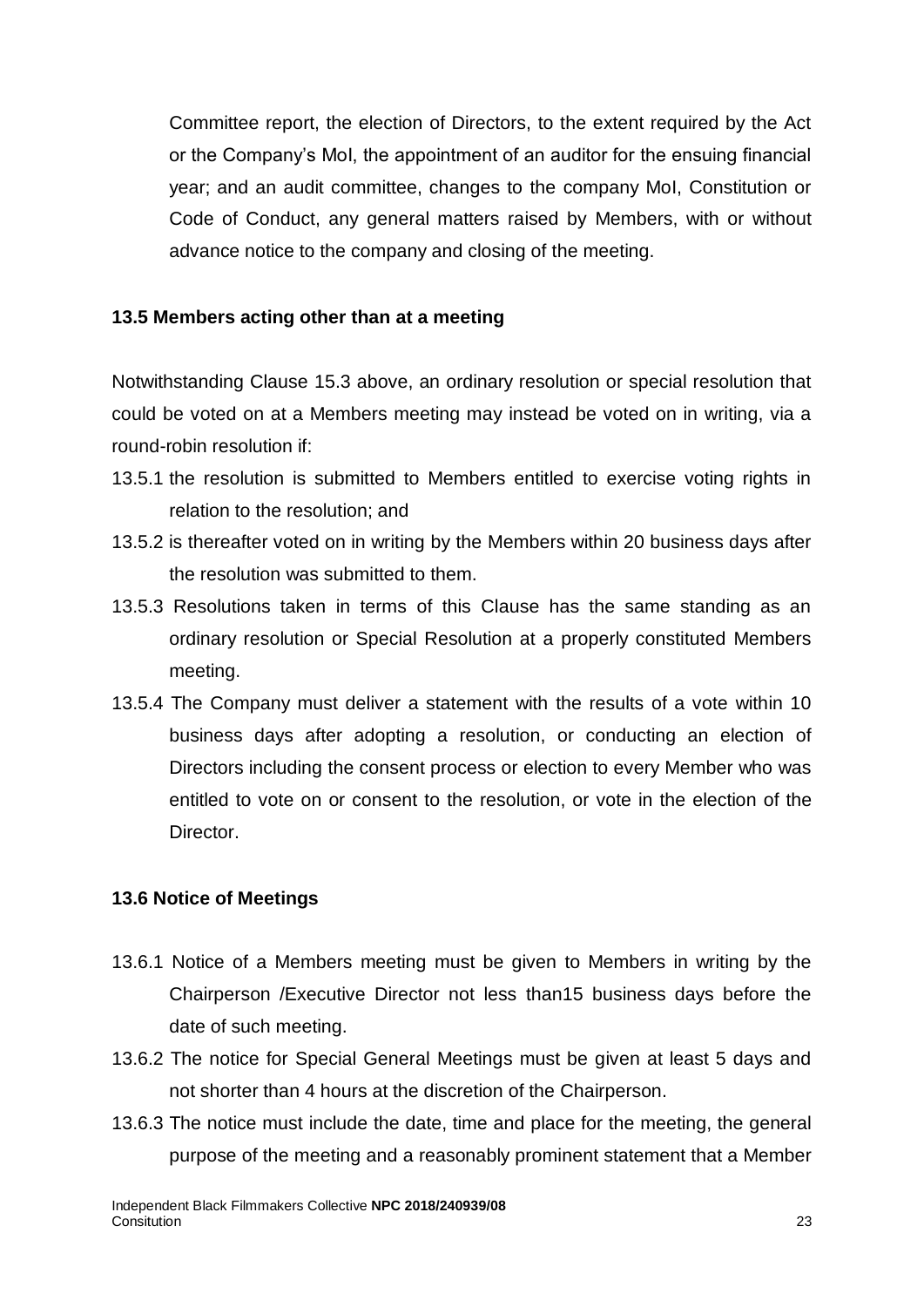entitled to attend and vote at the meeting is entitled to appoint a proxy to attend to participate in and vote at the meeting in the place of the Member. A prescribed form must be completed by a proxy and submitted to the Chairperson. Two proxies must be identified each year for this purpose so that they are also vetted accordingly.

13.6.4 Notices may be sent in electronic format and for purposes of this document a notice sent in electronic format to the Members email address. To minimise any omissions, Members must ensure that their email address are updated from time to time.

#### **13.7 Electronic participation in Members' meetings**

- 13.7.1 Members meeting may be conducted entirely by electronic communication or one or more Members to participate by electronic communication in all or part of a Members meeting that is being held in person, provided that the electronic communication employed ordinarily enables participants in the meeting to communicate concurrently with each other without an intermediary and to participate effectively.
- 13.7.2 A resolution signed by the requisite majority or percentage of Members who were connected electronically shall be deemed to have been passed on the date on which the resolution was signed by the Member last to sign it. Documents may be signed by one or more Members who participated in the electronic meeting where:
- 13.7.2.1 all such Members remained connected for the duration of the electronic meeting;
- 13.7.2.2. the subject matter of the resolution has been discussed; and
- 13.7.2.3. the Chairperson of the meeting or any other Member certifies in writing that the aforementioned requirements have been met,
- 13.7.3 Electronic participation at meetings must be preceded by a notice that inform Members of the availability of this form of participation, and provide any necessary information to enable Members or their proxies to access the available medium or means of electronic communication,.
- 13.7.4 Further, Members must be informed that access to such electronic means of communications is at the expense of the Member or proxy.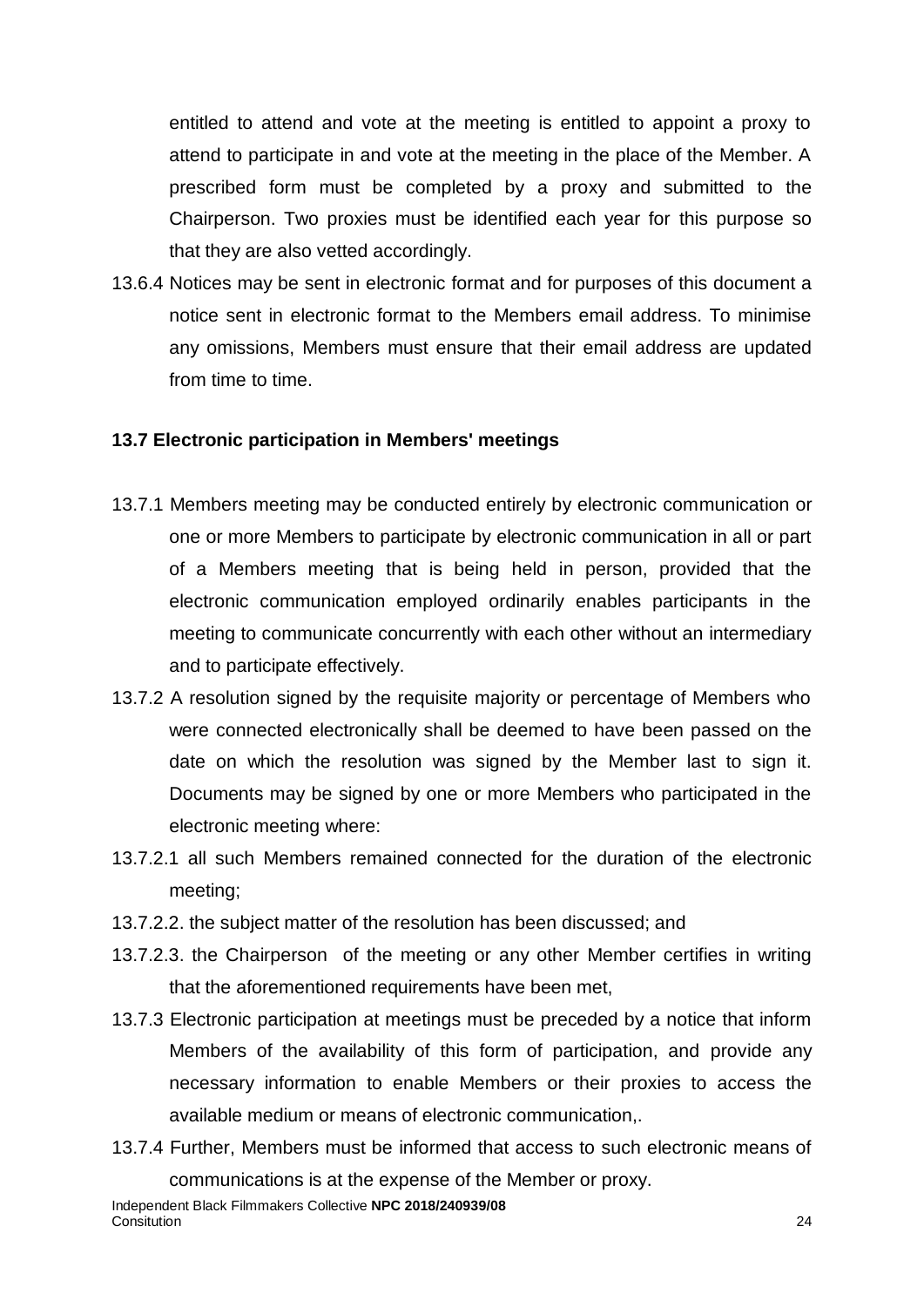#### **14. PROCEDURE AT GENERAL MEETINGS**

- 14.1 No business shall be transacted at any General Meeting unless a quorum of Members is present. The quorum shall be more than 50% of the Members entitled to vote.
- 14.2 If within 30 minutes after the time appointed for a meeting a quorum is not present, the meeting, if convened upon the requisition of Members, shall be dissolved. In any other case it shall stand adjourned to the same day in the following week or if that is a public holiday, to the next succeeding business day at the same time and place and if there is no quorum at such adjourned meeting the Members present will be deemed to constitute a quorum.
- 14.3. The 30 minutes limit may be extended by the Chairperson presiding at the Members' meeting for a reasonable period on grounds that:
- 14.3.1 there are exceptional circumstances including but not limited to weather, transportation or electronic communication that have hindering the ability of Members to be present at the meeting including those who have communicated their inability to attend.
- 14.4 If a quorum is not present when a matter is called on the agenda, consideration of that matter may be postponed to a later time in the meeting, without motion or vote, if there is other business on the agenda.
- 14.5 A meeting may be adjourned automatically, without motion or vote, unless the location of the meeting is different, adjourned to a date determined by the Chairperson on written notice to the Members. Such a meeting must take place no less that 5 business days but no later than 21 days from the date of the meeting at a date, time and place elected by the Chairperson.
- 14.6. The Chairperson of a General Meeting may, with the consent of the meeting, adjourn the same from time to time and from place to place, but no business shall be transacted at any adjourned meeting other than the business left unfinished at the meeting from which the adjournment took place.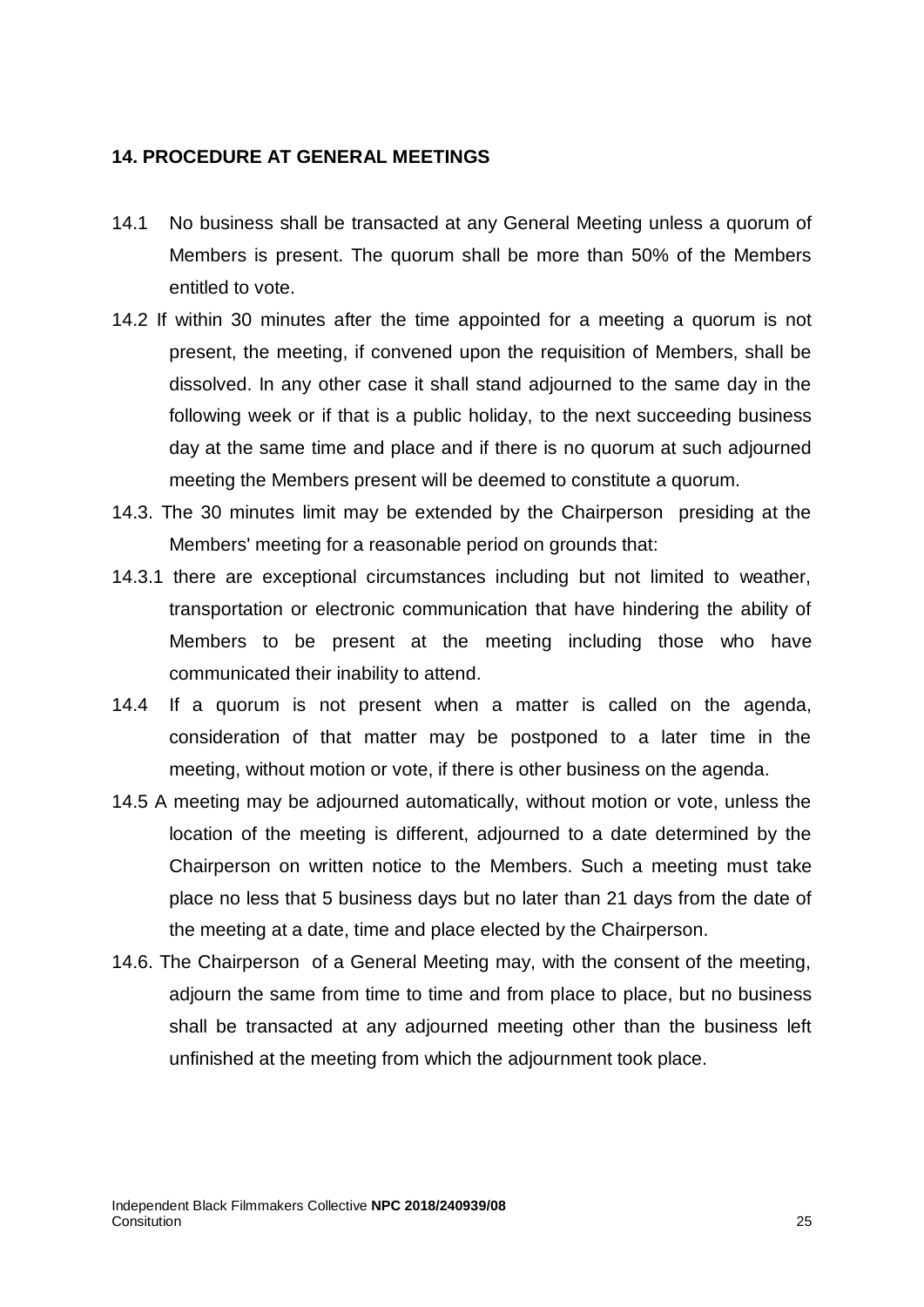#### **15. PROCEEDINGS AT MEETINGS**

- 15.1 The Chairperson and in his absence the Vice Chairperson shall chair all meetings.
- 15.2 If the Chairperson or Vice Chairperson is not presentment within 10 minutes after the time meeting start time or unable to chair, the Members present shall elect a Chairperson for that meeting.
- 15.3 Minutes of the last preceding General Meeting shall be read and signed by the presiding officer after confirmation.

## **16. VOTING AT MEMBERS MEETING**

- 16.1 All resolutions to be considered at any Members' meeting shall be decided by a majority of votes cast by Members present in person or by proxy by a show of hands who are entitled to vote.
- 16.2 Every Full Member will have one vote at a meeting of the Company; and Founding Members 2 votes.
- 16.3 In the case of an equality of votes, the Chairperson will have a casting vote.
- 18.4 All Members must abide by the majority decision.

# **17. MEMBERS RESOLUTIONS**

- 17.1 All resolutions must be in writing. The resolution must include the reason for the resolution and the effect of the resolution.
- 17.2 Resolutions are valid for a period of 3 months from the date of adoption. If the process is not complete within the specified 3 months, a new resolution will have to be adopted on the process.
- 17.3 For an ordinary resolution to be adopted at a Meeting, 50% (fifty percent) of the Members who voted on the resolution must support it.
- 17.4 Special resolution are considered to be adopted at a meeting if supported by at least 75% of all Members.
- 17.5 A special resolution at a General Meeting will be required in order to:
- 17.5.1 amend the Company's MoI;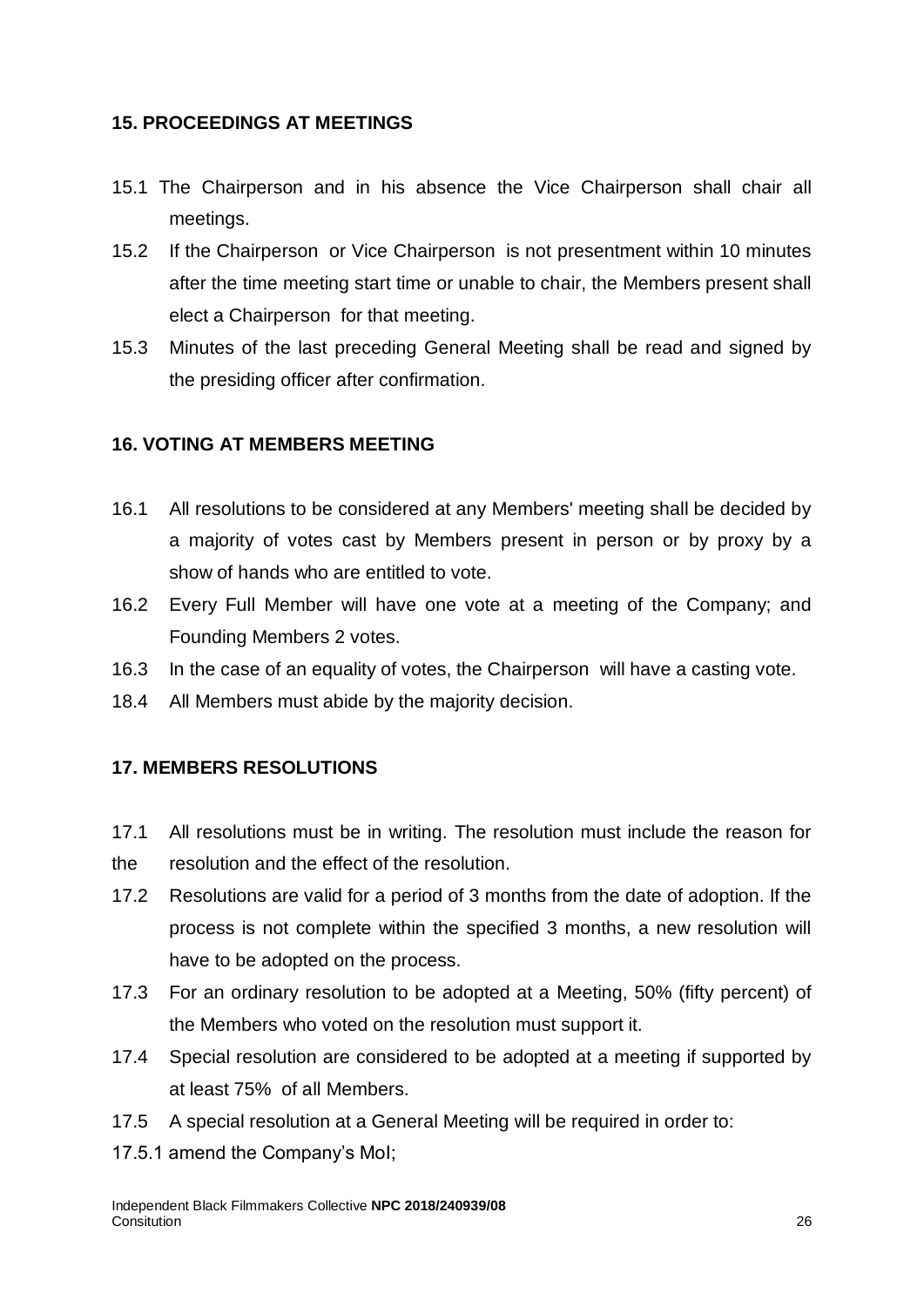17.5.2 Constitution;

- 17.5.3 Code of Conduct;
- 17.5.4 approve the voluntary winding up of the Company.
- 17.5.5 A resolution in writing, signed by the Board on behalf of the Members entitled to vote or their proxies shall be as valid and effectual as if it has been passed at a meeting of the Company duly convened and held, provided that such resolution is duly inserted in the minute book of meetings of the Company.

# **18. RECORDS OF MEETINGS**

- 18.1 Proper minutes and attendance records must be kept for all meetings of the Company.
- 18.2 The minutes shall be confirmed as a true record of proceedings by the next meeting of the Board or of general Members and signed by the Chairperson.
- 18.3 Minutes shall thereafter be kept safely and available for Members to inspect.

# **19. NON-Members OF THE COMPANY**

19.1 The Board is empowered to deal with non Members in the best interests of the Company and to make such agreements or arrangements and reach such accommodations with such persons as it deems necessary subject to the following conditions:

19.1.1 such arrangements must be approved by special resolution of the Board at a meeting with the support of at least 75% of all Board Members;

19.2.2. arrangements must be temporary subject to review by the Board on a regular basis. Management must report back on the arrangements at each Board Meeting or at such frequency as required by the Board.

19.2.3 the Company reserves the right to cancel such arrangements immediately once they have served their purpose or where continuing with the arrangement is not in the best interests of the Company or its Members.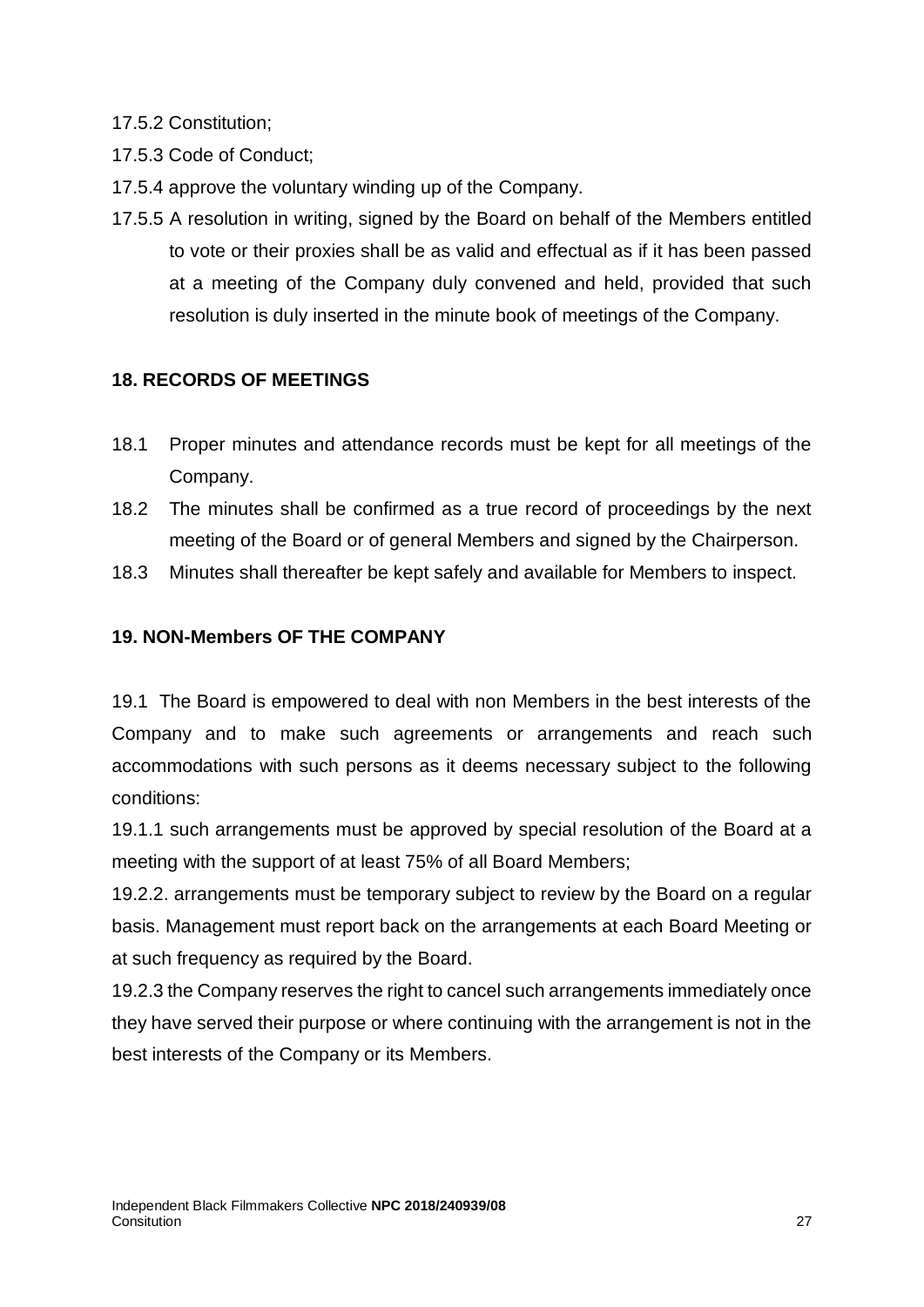#### **20. MAINTENANCE OF COMPANY RECORDS**

- 20.1 The Company will keep a record of everything it owns including properties whether corporeal or incorporeal, income from different type of sources including liabilities.
- 20.2 The Company will keep a record of the Directors and office-bearers including but not limited to copies of identity documents, curriculum vitae, declarations of financial interests, sworn affidavit attesting to fitness to be a Director.

#### **21. SOURCES OF FUNDING**

The Company will be funded from a combination of the following sources towards the achievement of its objectives:

- 21.1 Annual Membership fees.
- 21.2 Income earned from surplus monies invested or deposited in any bank/investment accounts.
- 21.3 Donation and bequests from trusts, deceased estates etc.
- 21.4 Income derived from the sale of services, hosting of events and securities held in other for profit companies.
- 21.5 Grants received from any level of government or international organisations.

#### **22. FINANCE AND REPORTS**

Payment authorisations, withdrawal of funds and other documents requiring signatures on behalf of the organisation shall be signed by at least two persons authorized by the Board to do so.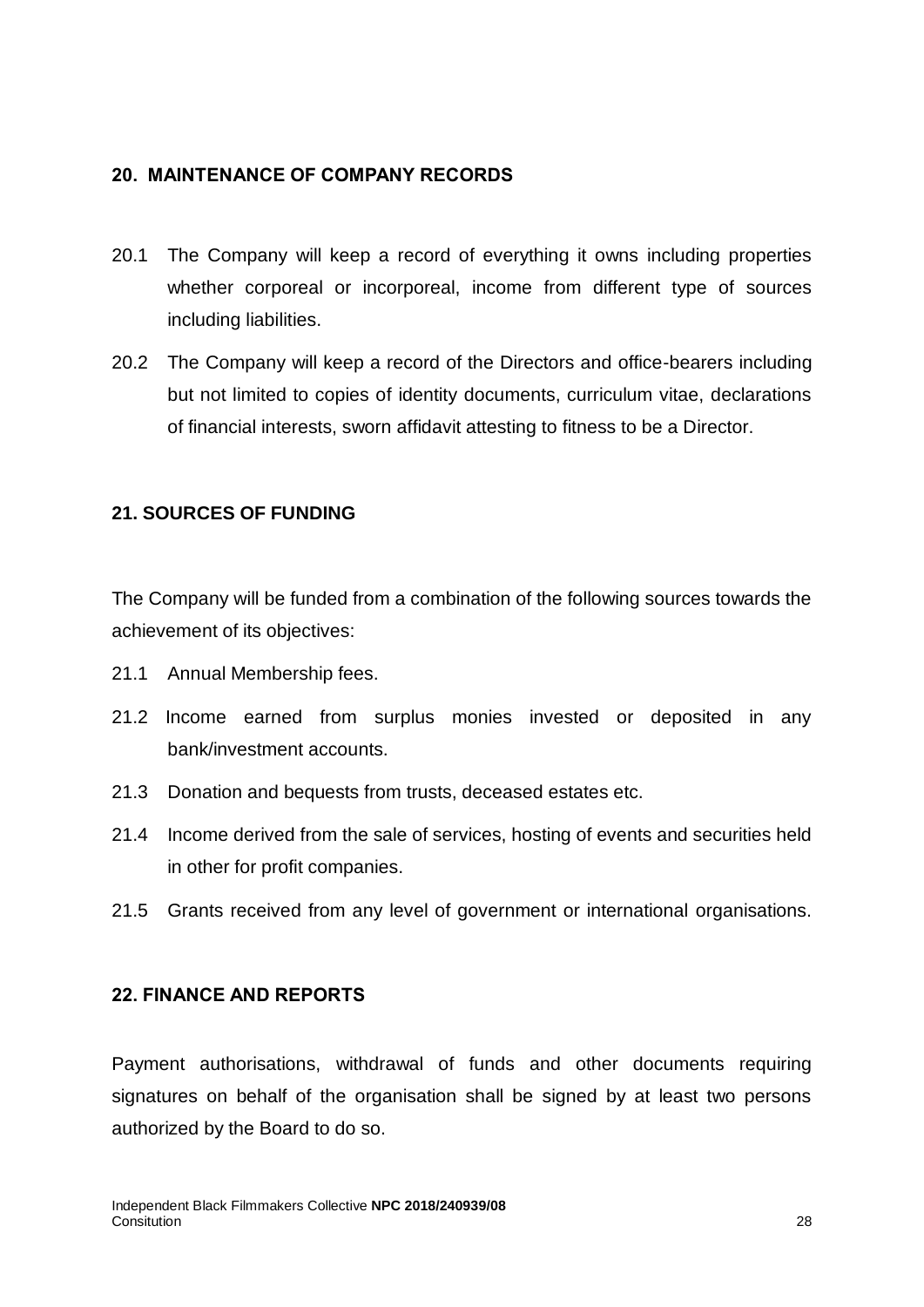#### **22.1 FINANCIAL YEAR END**

The financial year end of the organization shall be end of February each year .

#### **22.2 Financial Report**

- 22.2.1 The Board must ensure that proper records and books of account which reflect the affairs of the organisation are kept, and within six months of its financial year end a report is compiled by an independent registered Accounting Officer stating whether or not the financial statements of the organisation are consistent with its accounting policies and practise of the Company.
- 22.2.2 If the Company has surplus funds that can be invested , the funds may only be invested with registered financial institutions. These institutions are listed in Section 1 of the Financial Institutions ( Investment of Funds ) Act , 1984. The Company can also acquire securities that are listed on a licensed stock exchange or set out in the Stock Exchange Control Act, 1985 .

#### 22.3 **INDEMNIFICATION AND DIRECTORS INSURANCE**

- 22.3.1 For the purpose of this section, a Director includes a former director, an alternate Director, prescribed officer and a committee Member, irrespective of whether or not the person is also a Member of the company's Board of Directors.
- 22.3.2 The Company may not directly or indirectly pay any fines or penalties that may be imposed on a Director who has been convicted of an offense in terms of any national legislation.
- 22.3.3 Subject to a resolution of the Board of Directors, the Board may:
- 22.3.3.1 advance expenses to a Director to defend litigation in any proceedings arising out of that Director's service to the Company and may directly or indirectly indemnify a Director for expenses irrespective of whether it has advanced those expenses, if the proceedings are abandoned.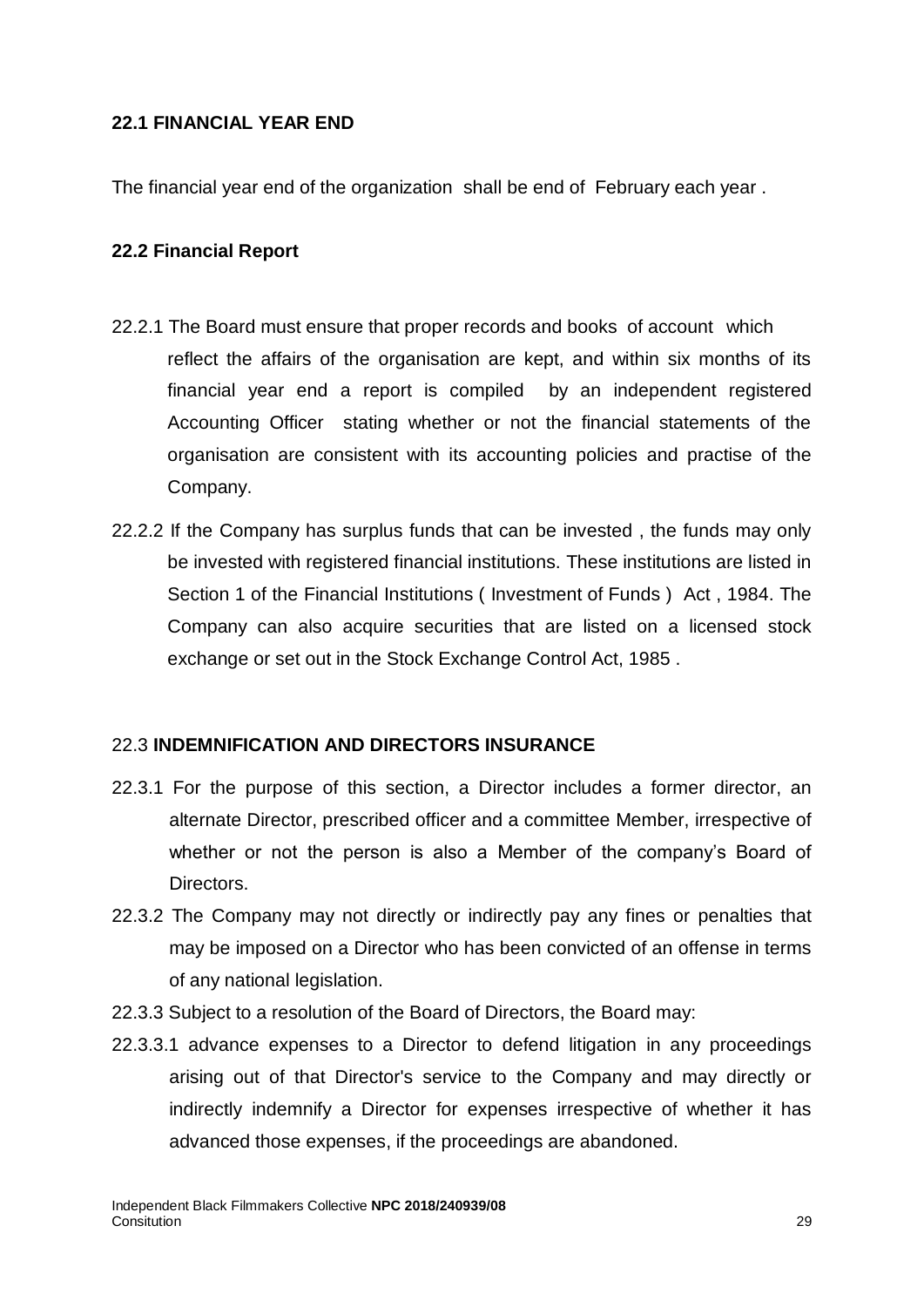- 22.3.4 The Company may purchase insurance to protect a Director against any liability or expenses for which the Company is permitted to indemnify a Director.
- 22.3.5 The Company against any contingency including, but not limited to any expenses that the Company is permitted to advance in accordance with section for any liability for which the Company is permitted to indemnify a Director.
- 22.3.6 The Company is entitled to claim restitution from a director of the Company for any money paid directly or indirectly by the Company to or on behalf of that director in any manner inconsistent with this section.

#### **23. AMENDMENT TO THIS CONSTITUTION AND OTHER DOCUMENTS**

This Constitution may be amended as follows:

- 23.1 to correct any defect in the document by publishing a notice of alteration as required by the Constitution or the Rules of the Company;
- 23.2 at any time pursuant to a special resolution to amend the Constitution as proposed and adopted by the full Members.
- 23.3 Only a resolution passed by not less than two thirds vote of the Members at attendance at an annual general meeting or a special general meeting can effect any change to the Constitution.
- 23.4 A written notice to amend the Constitution must be sent to each Member by electronic email at least 21 days before a general meting to consider the proposed changes.
- 23.5 Any addition, repeal or addition to this Constitution must be through a special resolution supported by 75% of the full Members present at a meeting in person or proxy and entitled to vote.
- 23.6 No amendments shall be made to allow the Company to cease to exist, change the non profit making nature of the Company or allow any income or funds of the Company to be used for purposes that do not promote the achievement of the objects of the Company.